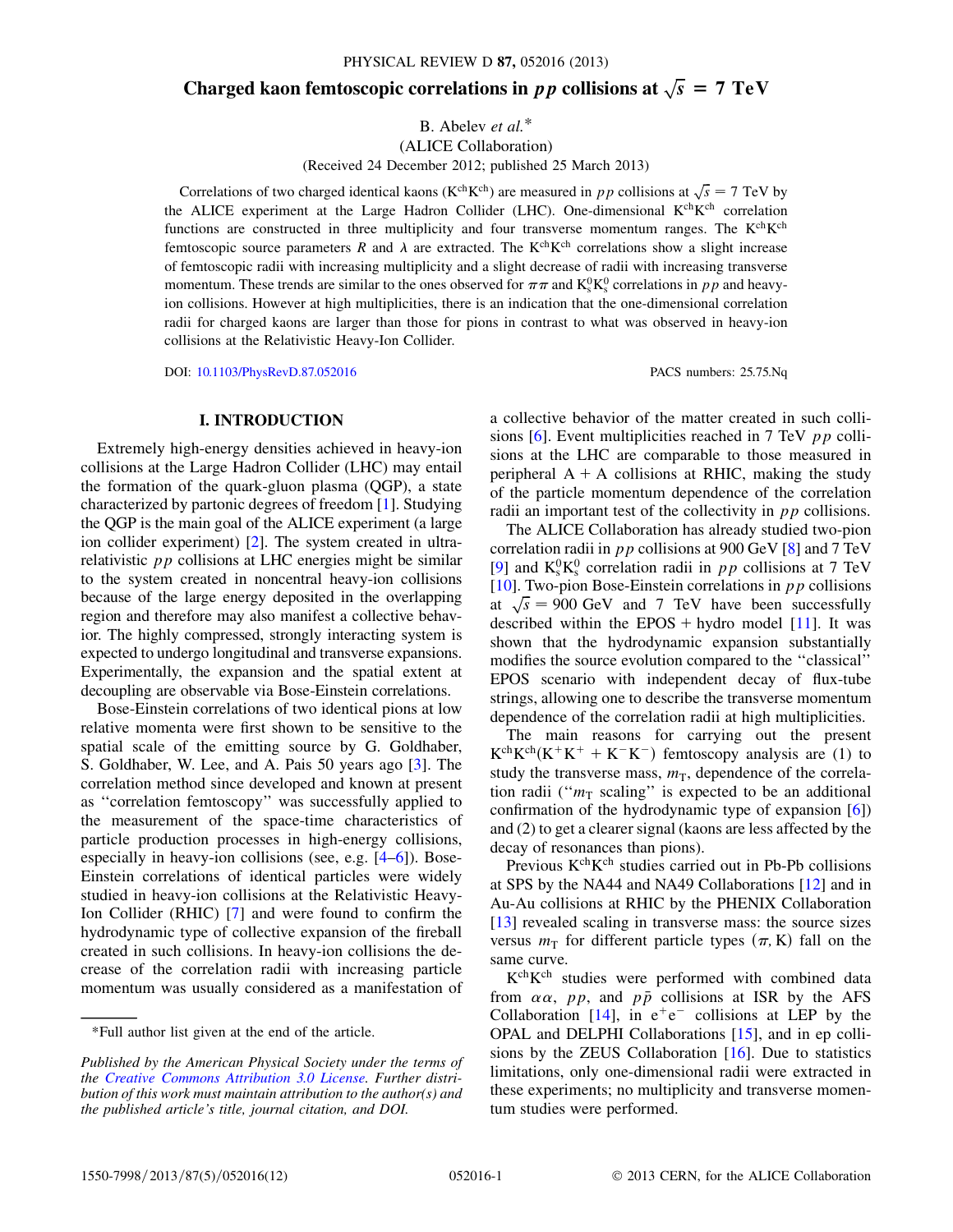In this paper we present the measurements of Bose-Einstein correlations for charged kaons in  $pp$  collisions at  $\sqrt{s} = 7$  TeV, performed by the ALICE Collaboration at the LHC. The present study is the first femtoscopic  $K^{ch}K^{ch}$ study to be carried out in  $pp$  collisions and in more than one multiplicity and pair transverse momentum,  $k_T$ , range.

The paper is organized as follows: in Sec. [II](#page-1-0) we describe the ALICE experimental setup and data-taking conditions for the data sample used in this work. In Sec. [III](#page-2-0) we present the correlation measurements and the correlation functions. In Sec. [IV](#page-3-0) we show the main results obtained in this work: the one-dimensional radii extracted from the data. We discuss various observed features and compare the results with  $K_s^0 K_s^0$  and  $\pi \pi$  radii previously measured by the ALICE Collaboration. Finally in Sec. [V](#page-5-0) we summarize our results.

## II. DATA ANALYSIS

<span id="page-1-0"></span>Approximately 300 million minimum-bias events at  $\sqrt{s} = 7$  TeV, recorded in 2010, were analyzed. The ALICE time projection chamber (TPC) and inner tracking system (ITS) were used for charged-particle track reconstruction and the determination of the primary vertex of the collision.

The TPC identifies charged particles according to their ionization trajectories in the  $Ne-CO<sub>2</sub>$  gas. The ionization electrons drift up to 2.5 m from the central electrode to the end caps to be measured on 159 padrows, grouped into 18 sectors. The position at which the track crosses the padrow is determined with a resolution of 2 mm and 3 mm in the drift and transverse directions, respectively. The ITS consists of six silicon layers, two innermost silicon pixel detector (SPD) layers, two silicon drift detector (SDD) layers, and two outer silicon strip detector (SSD) layers, which provide up to six space points for each track.

The forward scintillator detectors VZERO were included in the minimum-bias trigger, and their timing signal was used to reject the beam-gas and beam-halo collisions. The minimum-bias trigger required a hit in one of the VZERO counters or in one of the two inner layers of the SPD. The VZERO detectors are placed along the beam line at  $+3$  m and  $-0.9$  m from the nominal interaction point. They cover a region  $2.8 < \eta < 5.1$  and  $-3.7 < \eta < -1.7$ .

ALICE provides excellent particle identification capabilities, using the measurement of specific particle energy loss  $(dE/dx)$  in the TPC and the ITS and the time of flight  $(t_{\text{TOF}})$  information obtained in the time-of-flight (TOF) detector. The TOF detector is based on multigap resistive plate chambers (MRPCs) in a cylindrical configuration at radius 370–399 cm from the beam axis, with about 153,000 readout channels of dimension  $3.5 \times 2.5$  cm<sup>2</sup>. The start time of the collision (event time zero) is measured by the T0 detector, an array of Cherenkov counters located at  $+350$  and  $-70$  cm along the beam line. If the T0 signal is absent, the start time is estimated from the particle arrival times at the TOF. The overall time-of-flight resolution depends on the TOF timing signal resolution (better then 100 ps), the accuracy of the reconstructed flight path and the uncertainty in the event start time. The resulting time-of-flight resolution is about 160 ps.

The following criteria were applied for the event selection:

- (i) z position of the reconstructed vertex within  $\pm 10$  cm around the geometrical center of the ALICE detector.
- (ii) At least one particle in the event reconstructed and identified as a charged kaon. (In fact, the correlation signal is constructed from events having at least two same-charged kaons (a pair). The one-kaon events do contribute to the mixed background. It was verified that including the one-kaon event in the mixed background does not change the shape of the correlation function.)

The criteria for track selection are listed below:

- (i) The kaons were selected in the kinematic ranges:  $|\eta|$  < 1.0 and 0.15 <  $p_T$  < 1.2 GeV/c.
- (ii) Tracks must include at least 70 space points (or clusters) out of a maximum possible 159 in the TPC and two space points in the ITS (of maximum 6).
- (iii) The quality of a track was determined by the  $\chi^2/N$ value for the Kalman fit to the constructed position of the TPC clusters  $(N$  is the number of clusters associated with the track); the track was rejected if the value was larger than 4.0 (2 degrees of freedom per cluster).
- (iv) In order to reduce the number of secondary particles it was required that the particle trajectory distance from the primary vertex was less than 0.2 cm in the transverse plane and less than 0.25 cm in the beam direction.

Usually the femtoscopic correlation functions of identical particles are very sensitive to two-track reconstruction effects because particles have close momenta and thus close trajectories. The ''splitting'' of the tracks means that one track was reconstructed as two, and ''merging'' means that two different tracks were reconstructed as one. For the correlation structures measured in  $pp$  collisions, with characteristic widths  $\sim 0.2$  GeV/c, track splitting and track merging in the event reconstruction are small effects, but we applied the standard femtoscopic double track cuts (see for details [\[9](#page-6-7)]):

- (i) antisplitting cut: Pairs that share more than 5% of clusters in the TPC were removed.
- (ii) antimerging cut: Pairs that are separated by less than 3 cm at the entrance of the TPC were removed.

Pair cuts were applied in exactly the same way for real (signal) and mixed (background) pairs.

In the present analysis, the limit  $p_T < 1.2 \text{ GeV}/c$  for kaon selection on the TPC and TOF signals was used in order to ensure a high purity of the kaon sample. Kaons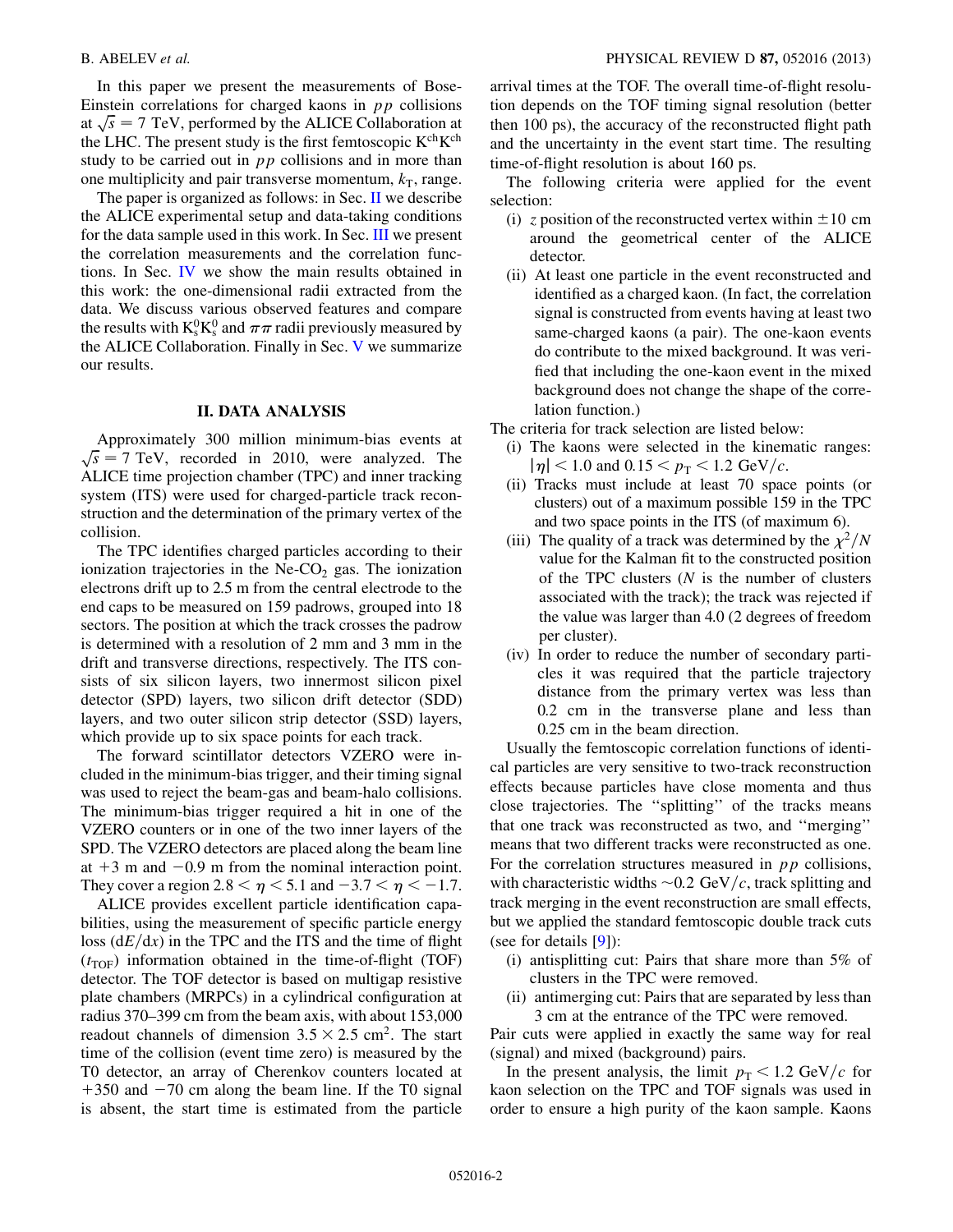were selected by requiring that the deviation of the specific  $(dE/dx)$  energy loss in the TPC from that calculated with a parametrized Bethe-Bloch formula be within some number of sigma standard deviations ( $N_{\sigma_{\text{TPC}}}$ ). A similar  $N_{\sigma_{\text{TOF}}}$ method was applied for the particle identification in the TOF using the difference between the measured time of flight and the calculated one as a function of the track length and the particle momentum at each tracking step and for each particle mass.

More details on the particle identification are given in Ref. [\[17\]](#page-6-15), where it is shown in particular that the fraction efficiency of the particles reconstructed by the TPC with associated signal in the TOF (the TOF matching efficiency) deviates from 30% up to 55% in the  $p_T$  region (under study in our paper). In the present analysis, strict cuts on TPC and TOF signals for kaon selection were used in order to provide the better purity of the kaon sample. The relative contribution of the kaons from the sample with TOF signal to the full sample of the identified kaons used in this analysis is about 60%.

In the present analysis strict cuts on TPC and TOF signals for kaon selection were used in order to provide the better purity of the kaon sample. If the TOF signal was not available, the following cuts were taken:

- (i)  $N_{\sigma_{\text{TPC}}}$  < 1 for  $p < 0.35 \text{ GeV}/c$ ,
- (ii)  $N_{\sigma_{\text{TPC}}}$  < 2 for 0.35 <  $p$  < 0.6 GeV/c.
- (iii) At larger momenta the tracks were rejected because of significant pion contamination.

If the TOF signal was available, we required that  $N_{\sigma_{\text{TOE}}}$  < 3 and  $N_{\sigma_{\text{TPC}}}$  < 3.

Figure [1](#page-2-1) shows the transverse momentum dependence of the kaon purity (the ratio of correctly identified kaons to all identified ones) obtained with Monte Carlo (PYTHIA) simulations. The contamination comes mainly from

<span id="page-2-1"></span>

FIG. 1 (color online). Purity and contaminations of selected kaons in *pp* collisions at  $\sqrt{s} = 7$  TeV.

 $e^+/e^-$  with maximum ~25% for 0.35 <  $p_T$  < 0.6 GeV/c and also from pions at the level  $\sim$  1–3% for  $0.35 < p_T < 1.2$  GeV/c. In consequence, the probability of selecting an ee or a  $\pi\pi$  pair instead of a KK pair, even in the case where the contamination is maximal, is still rather low, smaller than  $\sim 6\%$ . The probability of selecting an eK(Ke) pair instead of a KK pair can reach  $\sim$ 37% for  $0.35 < p_{\rm T} < 0.6$  GeV/c. The probability of selecting a  $\pi K(K\pi)$  pair instead of a KK pair is less then ~6% for  $0.35 < p_T < 1.2$  GeV/c. Note that such contamination modifies only the strength of correlation and not the shape of the correlation function. Using the Monte Carlo information and also the purity of kaons estimated from the measured TPC  $dE/dx$  distributions and a realistic single-particle kinematics, we have estimated the purity of kaon pairs at low relative momentum as  $p = 0.84 \pm 0.05$ (stat)  $\pm$  0.15(syst), 0.61 $\pm$ 0.03(stat) $\pm$ 0.12(syst),  $0.79 \pm 0.04$ (stat) $\pm 0.07$ (syst),  $1.0 \pm 0.05$ (stat) $\pm$ 0.05(syst) for pair transverse momentum  $k_T = |\mathbf{p}_{T_1}| +$  $p_{T,2}/2$ : (0.2–0.35), (0.35–0.5), (0.5–0.7), (0.7–1.0) GeV/c, respectively.

#### III. CHARGED KAON CORRELATION FUNCTIONS

<span id="page-2-0"></span>Momentum correlations are usually studied by means of correlation functions of two or more particles. Specifically, the two-particle correlation function  $CF(\mathbf{p}_1, \mathbf{p}_2) =$  $A(\mathbf{p}_1, \mathbf{p}_2)/B(\mathbf{p}_1, \mathbf{p}_2)$  is defined as the ratio of the twoparticle distribution in a given event  $A(\mathbf{p}_1, \mathbf{p}_2)$  to the reference one,  $B(\mathbf{p}_1, \mathbf{p}_2)$ , where  $\mathbf{p}_1$  and  $\mathbf{p}_2$  are the momentum vectors of the two particles. In the present analysis the reference distribution is constructed by mixing particles of a given class, as described below.

The analysis was performed in three multiplicity ranges based on the measured charged-particle multiplicity,  $N_{\rm ch}:$  (1–11), (12–22), (>22), and in four ranges of pair transverse momentum  $k_T$ : (0.2–0.35), (0.35–0.5),  $(0.5-0.7), (0.7-1.0)$  GeV/c. Event multiplicity was determined as the number of charged particles emitted into the pseudorapidity range  $|\eta|$  < 1 and transverse momentum range  $0.12 < p_T < 10 \text{ GeV}/c$ . For each class of events, we calculated the charged-particle pseudorapidity density  $dN_{ch}/d\eta$  corrected for the detection efficiency obtained with Monte Carlo. The considered event multiplicity ranges  $(1-11)$ ,  $(12-22)$ ,  $>22$  correspond to mean charged-particle densities,  $dN_{ch}/d\eta$ , of 3.2, 8.1, and 17.2, respectively, with systematic uncertainties of  $\sim$  5%.

The numerators and denominators of positive and negative kaon distributions were summed up before constructing the ratio  $(K^+K^+$  and  $K^-K^-$  correlation functions were found to coincide within errors thus justifying the procedure). The function is normalized to unity in the range  $0.5 < q_{\text{inv}} < 1.0 \text{ GeV}/c$ , where  $q_{\text{inv}} = \sqrt{|q|^2 - q_0^2}$ ,  $q =$  $\mathbf{p}_1 - \mathbf{p}_2$  and  $q_0 = E_1 - E_2$ . The range for normalization was chosen outside the Bose-Einstein peak.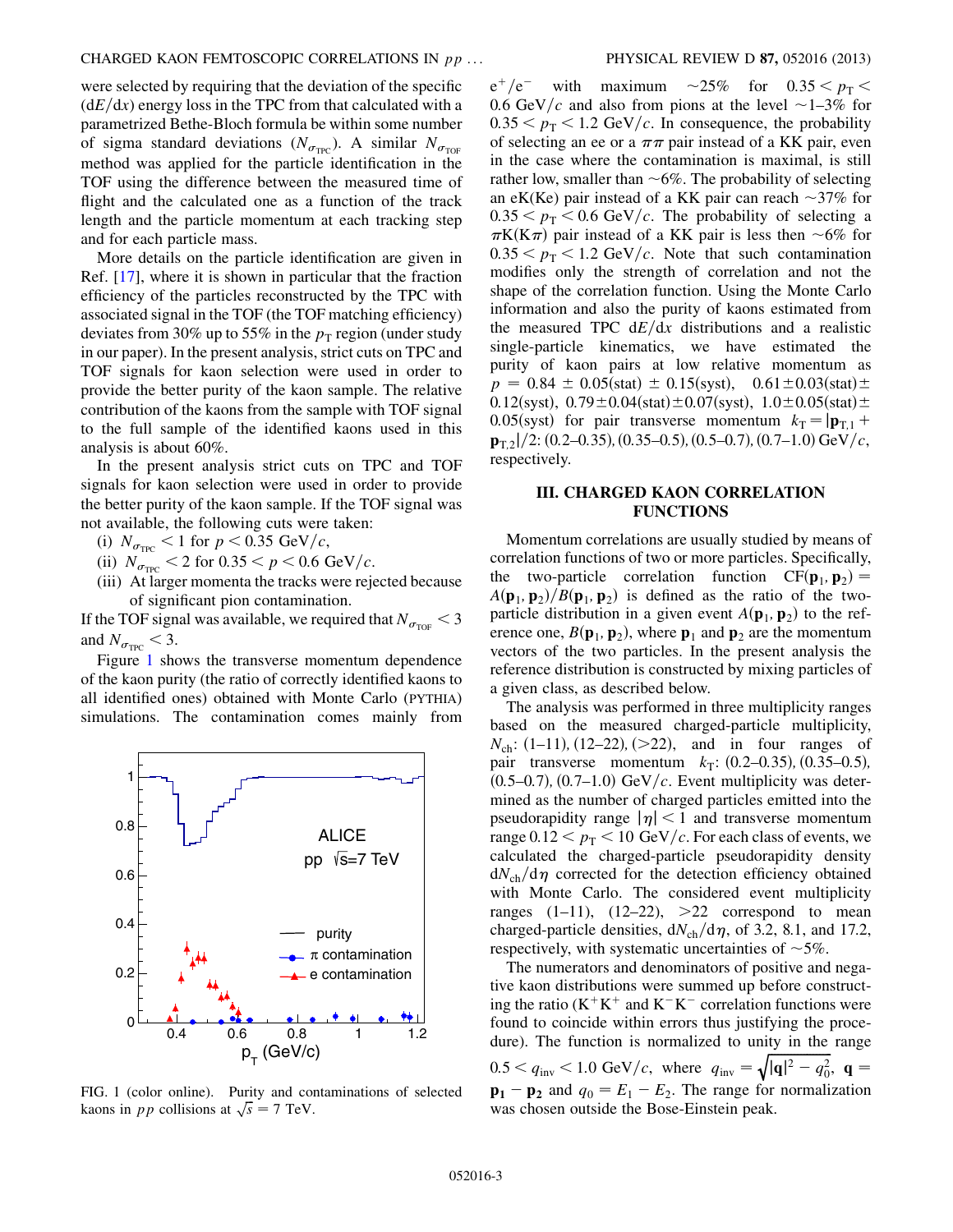The correlation function is fitted by a single Gaussian [\[18\]](#page-6-16),

<span id="page-3-3"></span>
$$
CF(qinv) = (1 - \lambda + K(qinv)(\lambda \exp(-Rinv2qinv2)))D(qinv),
$$
\n(1)

where the factor  $K(q_{\text{inv}})$  is the Coulomb function integrated over a spherical source of 1 fm. The function  $D(q_{\text{inv}})$ , "baseline," takes into account all nonfemtoscopic correlations, including the long-range correlations due to energy-momentum conservation. The parameters  $R_{\text{inv}}$  and  $\lambda$  describe the size of the kaon source and the correlation strength, respectively. The  $\lambda$  parameter depends also on purity and decreases if the purity is not 100%. The  $R_{\text{inv}}$  is measured in the pair rest frame.

<span id="page-3-2"></span>The baseline was fitted by a standard quadratic polynomial,

$$
D(q_{\rm inv}) = 1 + aq_{\rm inv} + bq_{\rm inv}^2.
$$
 (2)

To estimate the systematic errors due to the fitting procedure, other functions with derivatives equal to zero at  $q_{\text{inv}} = 0$  were also employed, such as

<span id="page-3-1"></span>

FIG. 2 (color online). Correlation functions versus  $q_{\text{inv}}$  for identical kaons from pp collisions at  $\sqrt{s} = 7$  TeV (solid circles) and those obtained with PERUGIA-2011 (open circles). Positive and negative kaon pairs are combined. The three columns represent the samples with different charged-particle multiplicities:  $(1-11)$ ,  $(12-22)$ ,  $(>22)$ ; the four rows represent the four pair transverse momentum ranges: (0.2–0.35), (0.35–0.5),  $(0.5-0.7)$ ,  $(0.7-1.0)$  GeV/c. The lines going through the points represent the Gaussian fits discussed in the text.

$$
D(q_{\text{inv}}) = \sqrt{1 + a q_{\text{inv}}^2 + b q_{\text{inv}}^4}
$$
 (3)

<span id="page-3-6"></span><span id="page-3-5"></span>and the Gaussian,

$$
D(q_{\text{inv}}) = b(1 + \exp(-aq_{\text{inv}}^2)).
$$
 (4)

The PERUGIA-2011 tune [\[19](#page-6-17)] of the Monte Carlo event generator PYTHIA [[20](#page-6-18)] describes well the kaon spectra in pp collisions at LHC energies. Therefore, it was used to simulate the correlation function without the Bose-Einstein effect.

#### IV. RESULTS AND DISCUSSION

<span id="page-3-0"></span>Figure [2](#page-3-1) presents the experimental two-kaon correlation functions and those obtained from a simulation using PERUGIA-2011 (open circles) as a function of the invariant pair relative momentum. As one can see, the Monte Carlo simulation reproduces well the experimental correlation function at large  $q_{\text{inv}}$ , i.e. the long-range correlations. The model does not contain the Bose-Einstein effect, so the enhancement at low  $q_{\text{inv}}$  is due to nonfemtoscopic correlations in PYTHIA, probably arising from minijets. The baseline points, obtained from PERUGIA-2011, were fitted to Eq.  $(2)$  $(2)$ . The parameters a and b were used in the fitting of the experimental points by Eq.  $(1)$  $(1)$  $(1)$ . The same method was used to model the baseline for the ALICE  $\pi\pi$ correlation studies in 0.9 [\[8](#page-6-6)] and 7 TeV [\[9](#page-6-7)]  $pp$  collisions. Figures [3](#page-3-4) and [4](#page-4-0) and Table [I](#page-4-1) present the one-dimensional  $\lambda$ 

<span id="page-3-4"></span>

FIG. 3 (color online).  $\lambda$  parameters of K<sup>ch</sup>K<sup>ch</sup> versus  $m<sub>T</sub>$ extracted by fitting correlation functions shown in Fig. [2](#page-3-1) to Eq. ([1](#page-3-3)) and the baseline to Eq. [\(2](#page-3-2)). For comparison, the  $K_s^0 K_s^0$ [\[10\]](#page-6-8)  $\lambda$  parameters measured by ALICE in 7 TeV pp collisions are also shown. Statistical (darker lines) and total errors are shown. The points corresponding to the second and third multiplicity bins are offset by 0.03 GeV/ $c^2$  for clarity.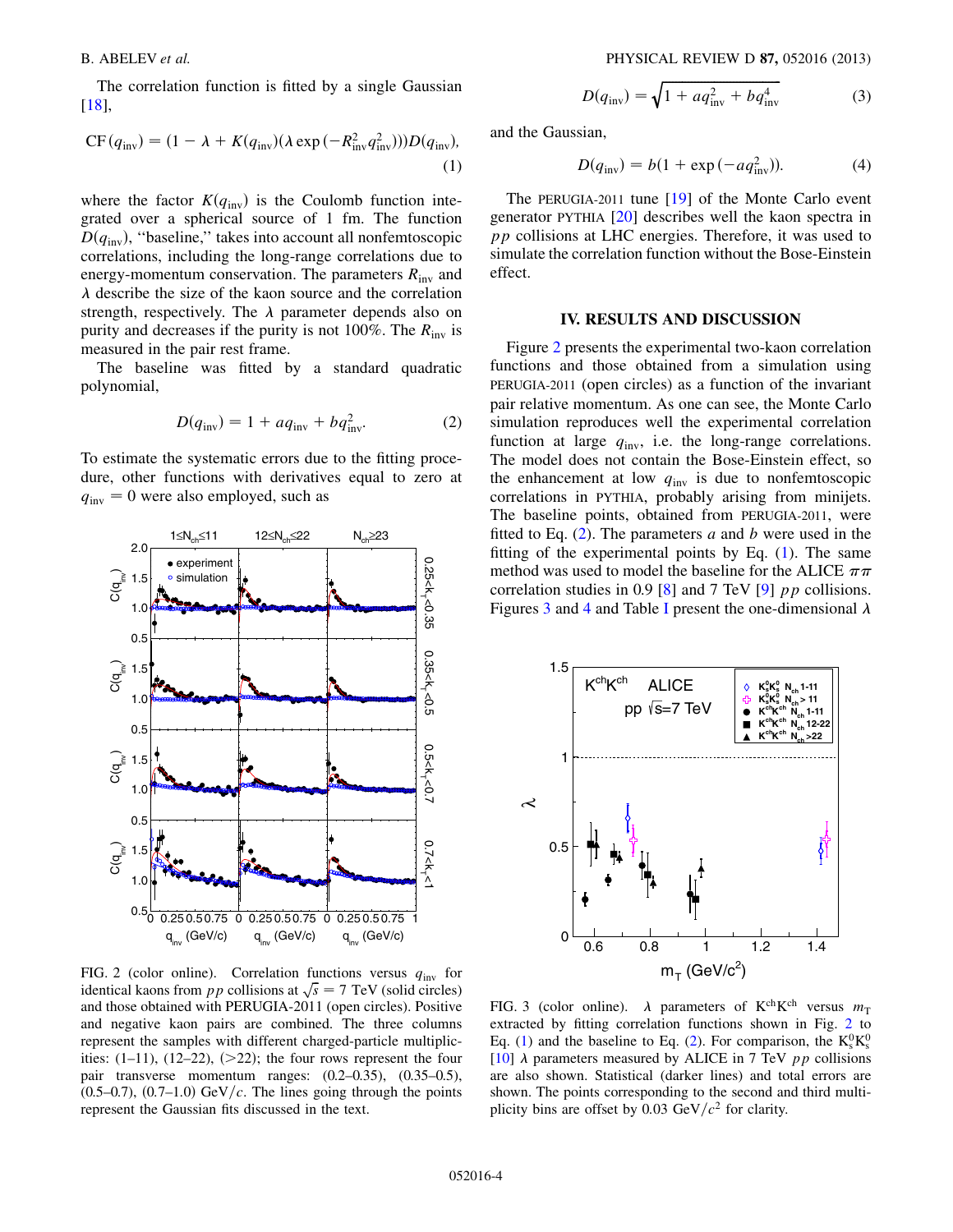<span id="page-4-0"></span>

FIG. 4 (color online). One-dimensional charged kaon radii versus  $m<sub>T</sub>$  extracted by fitting correlation functions shown in Fig. [2](#page-3-1) to Eq. [\(1\)](#page-3-3) and the baseline to Eq. [\(2\)](#page-3-2). For comparison, the  $\pi\pi$  [[9\]](#page-6-7) and K<sub>S</sub>K<sub>S</sub> [\[10\]](#page-6-8) radii measured by ALICE in 7 TeV pp collisions are also shown. Statistical (darker lines) and total errors are shown. The points corresponding to the second and third multiplicity bins are offset by 0.03 GeV/ $c^2$  for clarity.

parameters and Gaussian radii versus  $m_{\text{T}} = \sqrt{k_{\text{T}}^2 + m_{\text{K}}^2}$ , including statistical and systematical errors.

In order to estimate the systematic error from the choice of baseline functional form, we repeated the fitting procedure using the baseline fitted with Eqs. [\(3](#page-3-5)) and [\(4\)](#page-3-6). The radii obtained in the three ways differ by less than 4% at low multiplicities (or  $k_T$ ) and by up to 10% at high multiplicities (or  $k_T$ ). The systematic errors estimated from varying the  $q_{\text{inv}}$  fit range are below 2% and up to 15% at low and high multiplicities (or  $k_T$ ) bins, respectively. The systematic errors from splitting and merging effects were estimated by using different start points for the fit of the correlation function, 0.03 and 0.06 GeV/ $c$ . The obtained systematic errors are about 2%–6%. The systematic error connected to the Coulomb function in Eq. ([1\)](#page-3-3) was calculated in the following way: at first, the radius of the spherical source was taken equal to 1 fm, then the fitting procedure was repeated using these radii  $\pm 3\sigma_R$  (where  $\sigma_R$ ) is the total error) as the argument of the Coulomb function. The obtained systematic error is about 2–4%.

The  $m<sub>T</sub>$  dependence of  $\lambda$  shown in Fig. [3](#page-3-4) demonstrates that  $\lambda$  varies within the range  $\sim 0.3-0.5$  (except the first point at lowest multiplicity and lowest  $k<sub>T</sub>$ , which is ~0.2). As seen in Fig. [3,](#page-3-4) the  $\lambda$  parameters for K<sup>ch</sup>K<sup>ch</sup> are generally smaller than those for  $\dot{K}_{s}^{0}K_{s}^{0}$  [[10](#page-6-8)]. There are several reason for the  $\lambda$  parameter to be less than the ideal case of unity. Possible causes may be a partially coherent source, a contribution to the observed kaons from decays of longlived resonances, a deviation from the Gaussian parametrization due to a mixture of sources with different radii (see e.g. [[21](#page-6-19)]), or a particle misidentification. The latter cause influences mostly the  $K^{ch}K^{ch}$  sample in the momentum range  $0.4 < p_T < 0.6$  GeV/c (Fig. [1\)](#page-2-1). For the future, it seems desirable to improve the PID and thus increase the purity and improve the description of nonfemtoscopic correlations using different models.

The  $K^{ch}K^{ch}$  correlation radii in Fig. [4](#page-4-0) show an increase with multiplicity in agreement with the  $\pi\pi$  radii, at 900 GeV [\[8\]](#page-6-6) and 7 TeV [[9](#page-6-7)], and the  $K_s^0 K_s^0$  radii [\[10](#page-6-8)], as was observed for  $\pi\pi$  correlations in heavy-ion collisions [\[22\]](#page-6-20). These radii also decrease with increasing  $m<sub>T</sub>$  for the large multiplicity bins  $N_{ch}$  (12–22) and  $N_{ch}$  (>22). Such a tendency was found for pions [\[9](#page-6-7)] and neutral kaons  $K_s^0 K_s^0$ [\[10\]](#page-6-8) in pp collisions and pions in heavy-ion collisions at LHC energies [\[22\]](#page-6-20). In the low multiplicity bin  $N_{ch}$  (1–11) charged kaons show a completely different  $k<sub>T</sub>$  dependence of the radii: these radii increase with  $k<sub>T</sub>$ . This effect is qualitatively similar to that of pions [\[9\]](#page-6-7).

It was observed that  $\lambda$  parameters (Fig. [3\)](#page-3-4) are correlated with the radii (Fig. [4](#page-4-0)). Such a correlation can result from

| $k_T$ range (GeV/c) | $N_{\rm ch}$ |       | $dN_{ch}/d\eta \langle k_T \rangle$ (GeV/c) | $\lambda$                                         | $R_{\text{inv}}$ (fm)    |
|---------------------|--------------|-------|---------------------------------------------|---------------------------------------------------|--------------------------|
| $0.20 - 0.35$       | $1 - 11$     | 3.2   | $0.28 \pm 0.04$                             | $0.20 \pm 0.04 \pm 0.03$ $0.47 \pm 0.07 \pm 0.12$ |                          |
| $0.35 - 0.50$       | $1 - 11$     | 3.2   | $0.42 \pm 0.05$                             | $0.31 \pm 0.03 \pm 0.02$ $0.65 \pm 0.05 \pm 0.06$ |                          |
| $0.50 - 0.70$       | $1 - 11$     | 3.2   | $0.59 \pm 0.06$                             | $0.39 \pm 0.08 \pm 0.03$                          | $0.91 \pm 0.10 \pm 0.06$ |
| $0.07 - 1.00$       | $1 - 11$     | 3.2   | $0.80 \pm 0.08$                             | $0.23 \pm 0.10 \pm 0.20$                          | $0.81 \pm 0.21 \pm 0.24$ |
| $0.20 - 0.35$       | $12 - 22$    | 8.1   | $0.28 \pm 0.04$                             | $0.51 \pm 0.12 \pm 0.03$ $1.45 \pm 0.15 \pm 0.02$ |                          |
| $0.35 - 0.50$       | $12 - 22$    | 8.1   | $0.42 \pm 0.05$                             | $0.46 \pm 0.04 \pm 0.04$                          | $1.18 \pm 0.06 \pm 0.03$ |
| $0.50 - 0.70$       | $12 - 22$    | 8.1   | $0.59 \pm 0.06$                             | $0.34 \pm 0.07 \pm 0.10$ $1.05 \pm 0.12 \pm 0.14$ |                          |
| $0.70 - 1.00$       | $12 - 22$    | 8.1   | $0.80 \pm 0.08$                             | $0.21 \pm 0.04 \pm 0.10$                          | $0.73 \pm 0.07 \pm 0.10$ |
| $0.20 - 0.35$       | >22          | 17.2. | $0.28 \pm 0.04$                             | $0.51 \pm 0.08 \pm 0.03$                          | $1.53 \pm 0.10 \pm 0.02$ |
| $0.35 - 0.50$       | >22          | 17.2  | $0.42 \pm 0.05$                             | $0.44 \pm 0.03 \pm 0.04$                          | $1.44 \pm 0.04 \pm 0.03$ |
| $0.50 - 0.70$       | >22          | 17.2. | $0.59 \pm 0.06$                             | $0.30 \pm 0.03 \pm 0.04$                          | $1.25 \pm 0.06 \pm 0.06$ |
| $0.70 - 1.00$       | >22          | 17.2  | $0.80 \pm 0.08$                             | $0.37 \pm 0.05 \pm 0.06$ $1.31 \pm 0.08 \pm 0.08$ |                          |

<span id="page-4-1"></span>TABLE I. K<sup>ch</sup>K<sup>ch</sup> source parameters vs  $k_T$  for  $\sqrt{s} = 7$  TeV pp collisions. Statistical and systematic errors are listed.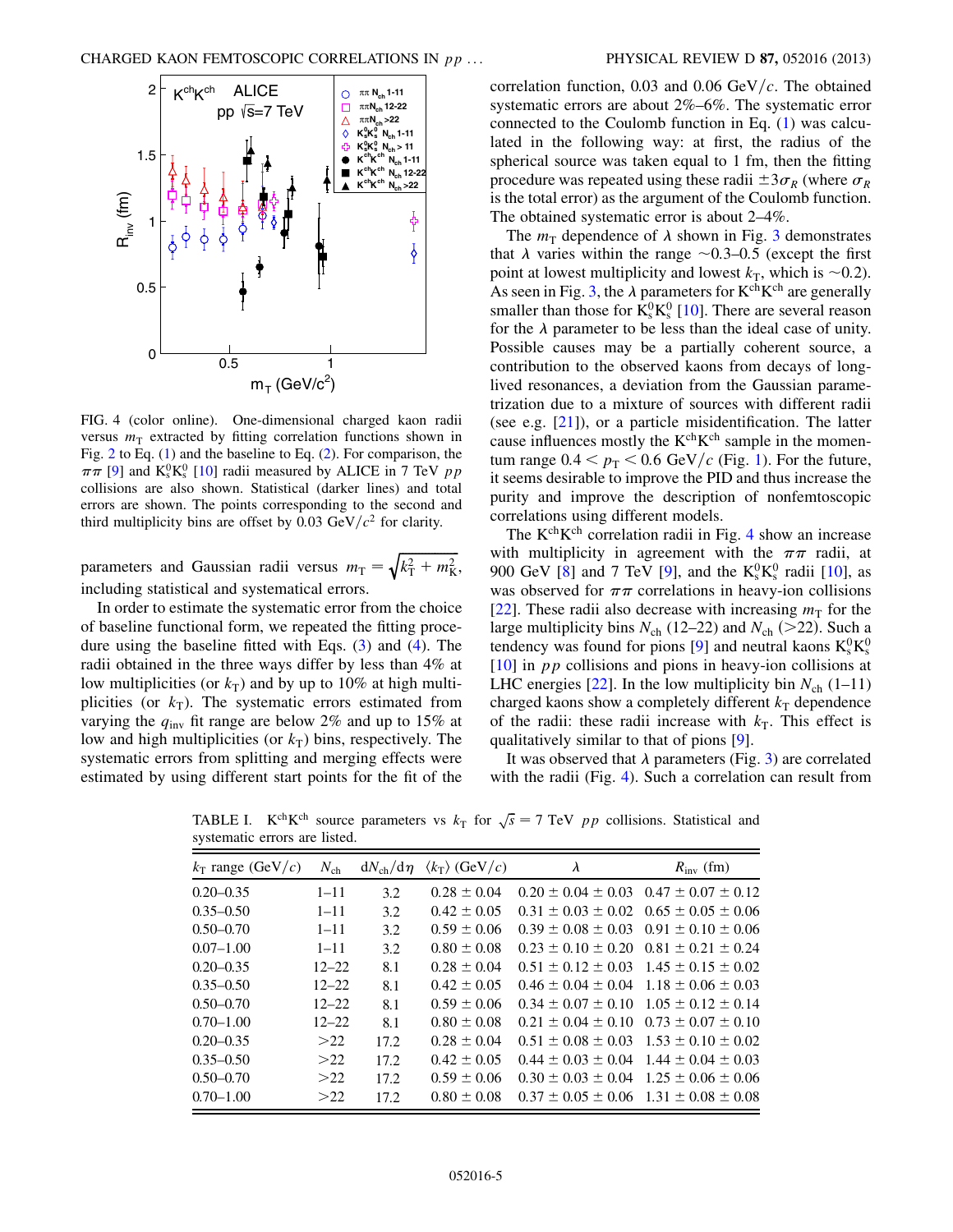the nonperfect fit results if the fit quality depends on  $m<sub>T</sub>$ . The reasons for such a dependence are (1) nonideal description of the baseline by PERUGIA-2011, especially at large  $k_T$ , (2) non-Gaussian shape of the source due to resonance contribution, and (3) nonspherical shape of the source. The last two points mean that our one-dimensional Gaussian fit is only an approximate description of the source. In *pp* collisions, the effect of this non-Gaussian shape of the correlation function due to different sizes in the x-y-z directions plays a more important role than in heavy-ion collisions. This requires a detailed threedimensional analysis, which is foreseen for  $K<sup>ch</sup>K<sup>ch</sup>$  correlation functions with the new large set of data recorded by the ALICE Collaboration in 2011 and 2012.

The  $m<sub>T</sub>$  dependence of the radii in heavy-ion collisions was interpreted as the manifestation of the strong collective hydrodynamic expansion of the created matter [[6\]](#page-6-4). The observed similar behavior in  $pp$  collisions, shown in Fig. [4](#page-4-0), has the following specific features: (1) at low multiplicity the radii increase with  $k_T$  and (2) there is no distinct  $m<sub>T</sub>$  scaling; the kaon radii seem to be larger than the pion ones. The model calculations performed in [[11](#page-6-9)] can successfully describe the different behavior of pion correlation radii in low and high multiplicity bins, suggesting that the contribution of the hydrodynamic phase is negligible in low-multiplicity events, while for events with high multiplicity, it is substantial.

As shown in [[23](#page-6-21)], due to the small size of the created system in *pp* collisions, the flow of resonances may play a significant role in large multiplicity bins, where essential hydrodynamic collective flow is expected [\[11\]](#page-6-9). According to simple chemical model calculations [[10](#page-6-8)], the influence of this flow should be relatively smaller for kaons than for pions, leading to the effect that the kaon radii can be larger than the pion ones. The measured  $K<sup>ch</sup>K<sup>ch</sup>$  correlation radii displayed in Fig. [4](#page-4-0) support such an hypothesis; however, a detailed theoretical study is needed.

#### V. SUMMARY

<span id="page-5-0"></span>The ALICE Collaboration has measured charged kaon correlation functions in pp collisions at  $\sqrt{s} = 7$  TeV at the LHC. In agreement with the previous measurements in  $p p$ and heavy-ion collisions at lower energies, the extracted correlation radii  $R_{\text{inv}}$  increase with the event multiplicity and decrease with the pair transverse mass/momentum. The novel features are some hints to the increase of the radii with  $m<sub>T</sub>$  in the low-multiplicity bin and to the fact that kaon radii are larger than pion ones. These peculiarities deserve further experimental and theoretical studies.

### ACKNOWLEDGMENTS

The ALICE Collaboration would like to thank all its engineers and technicians for their invaluable contributions to the construction of the experiment and the CERN accelerator teams for the outstanding performance of the LHC complex. The ALICE Collaboration acknowledges the following funding agencies for their support in building and running the ALICE detector: State Committee of Science, Calouste Gulbenkian Foundation from Lisbon and Swiss Fonds Kidagan, Armenia; Conselho Nacional de Desenvolvimento Científico e Tecnológico (CNPq), Financiadora de Estudos e Projetos (FINEP), Fundação de Amparo à Pesquisa do Estado de São Paulo (FAPESP); National Natural Science Foundation of China (NSFC), the Chinese Ministry of Education (CMOE) and the Ministry of Science and Technology of China (MSTC); Ministry of Education and Youth of the Czech Republic; Danish Natural Science Research Council, the Carlsberg Foundation and the Danish National Research Foundation; The European Research Council under the European Community's Seventh Framework Programme; Helsinki Institute of Physics and the Academy of Finland; French CNRS-IN2P3, the Region Pays de Loire, Region Alsace, Region Auvergne and CEA, France; German BMBF and the Helmholtz Association; General Secretariat for Research and Technology, Ministry of Development, Greece; Hungarian OTKA and National Office for Research and Technology (NKTH); Department of Atomic Energy and Department of Science and Technology of the Government of India; Istituto Nazionale di Fisica Nucleare (INFN) and Centro Fermi–Museo Storico della Fisica e Centro Studi e Ricerche Enrico Fermi, Italy; MEXT Grant-in-Aid for Specially Promoted Research, Japan; Joint Institute for Nuclear Research, Dubna; National Research Foundation of Korea (NRF); CONACYT, DGAPA, México, ALFA-EC and the HELEN Program (High-Energy Physics Latin American–European Network); Stichting voor Fundamenteel Onderzoek der Materie (FOM) and the Nederlandse Organisatie voor Wetenschappelijk Onderzoek (NWO), Netherlands; Research Council of Norway (NFR); Polish Ministry of Science and Higher Education; National Authority for Scientific Research—NASR (Autoritatea Națională pentru Cercetare Stiințifică—ANCS); Ministry of Education and Science of Russian Federation, International Science and Technology Center, Russian Academy of Sciences, Russian Federal Agency of Atomic Energy, Russian Federal Agency for Science and Innovations and CERN-INTAS; Ministry of Education of Slovakia; Department of Science and Technology, South Africa; CIEMAT, EELA, Ministerio de Educación y Ciencia of Spain, Xunta de Galicia (Consellería de Educación), CEADEN, Cubaenergía, Cuba, and IAEA (International Atomic Energy Agency); Swedish Research Council (VR) and Knut & Alice Wallenberg Foundation (KAW); Ukraine Ministry of Education and Science; United Kingdom Science and Technology Facilities Council (STFC); The United States Department of Energy, the United States National Science Foundation, the State of Texas, and the State of Ohio.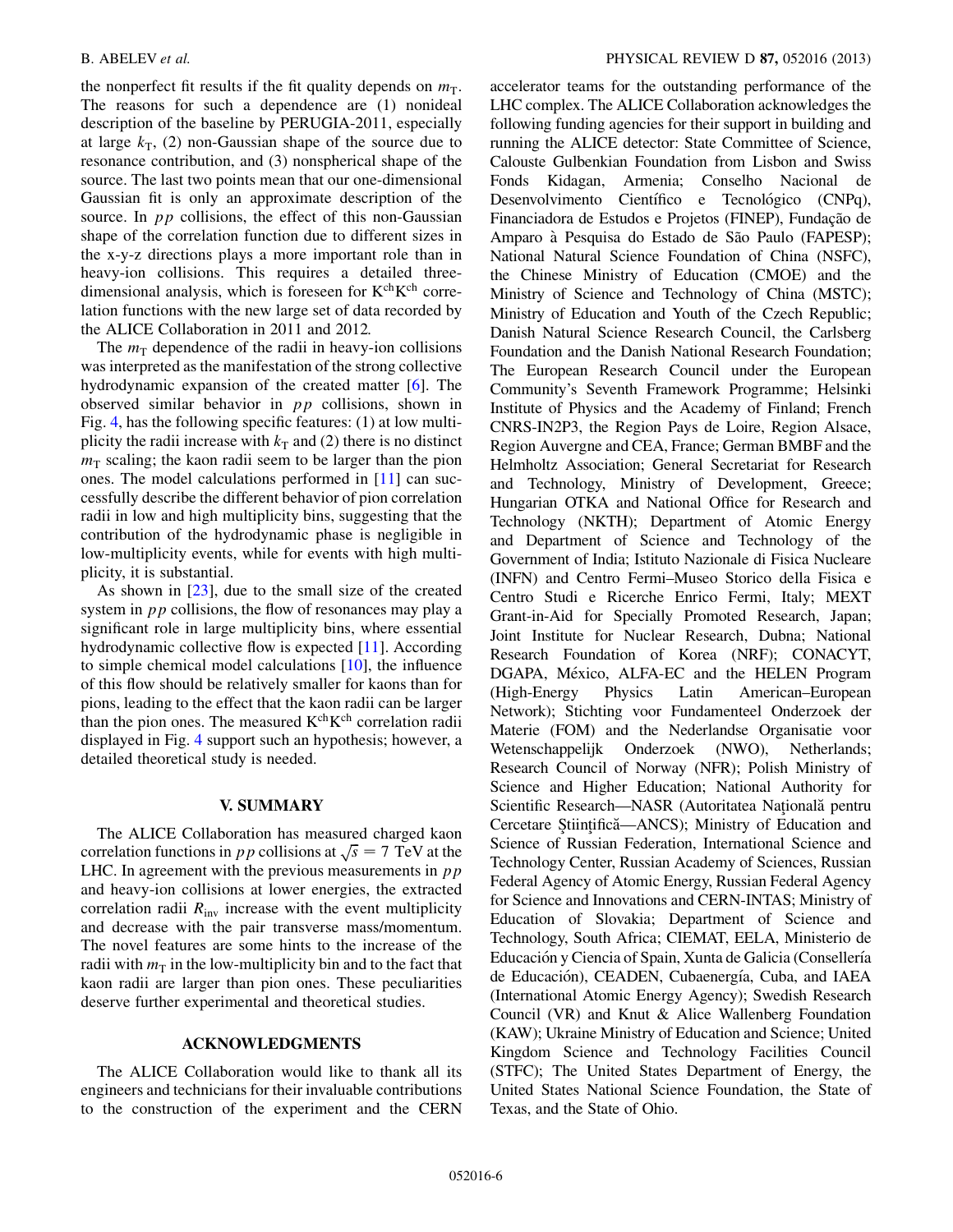- <span id="page-6-0"></span>[1] N. Cabibbo and G. Parisi, *Phys. Lett.* **59B**[, 67 \(1975\);](http://dx.doi.org/10.1016/0370-2693(75)90158-6) E. V. Shuryak, Phys. Rep. 61[, 71 \(1980\).](http://dx.doi.org/10.1016/0370-1573(80)90105-2)
- <span id="page-6-1"></span>[2] K. Aamodt et al. (ALICE Collaboration), [JINST](http://dx.doi.org/10.1088/1748-0221/3/08/S08002) 3, [S08002 \(2008\)](http://dx.doi.org/10.1088/1748-0221/3/08/S08002).
- <span id="page-6-2"></span>[3] G. Goldhaber, S. Goldhaber, W.-Y. Lee, and A. Pais, *[Phys.](http://dx.doi.org/10.1103/PhysRev.120.300)* Rev. 120[, 300 \(1960\).](http://dx.doi.org/10.1103/PhysRev.120.300)
- <span id="page-6-3"></span>[4] M. I. Podgoretsky, Fiz. Elem. Chastits At. Yadra 20, 628 (1989); [Sov. J. Part. Nucl. 20, 266 (1989)].
- [5] R. Lednicky, Phys. At. Nucl. 67, 71 (2004); [Phys. Rev. C](http://dx.doi.org/10.1103/PhysRevC.80.024905) 80[, 024905 \(2009\)](http://dx.doi.org/10.1103/PhysRevC.80.024905).
- <span id="page-6-4"></span>[6] S. Pratt, [Phys. Rev. Lett.](http://dx.doi.org/10.1103/PhysRevLett.53.1219) 53, 1219 (1984); M. Lisa, S. Pratt, R. Soltz, and U. Wiedemann, [Annu. Rev. Nucl. Part.](http://dx.doi.org/10.1146/annurev.nucl.55.090704.151533) Sci. 55[, 357 \(2005\).](http://dx.doi.org/10.1146/annurev.nucl.55.090704.151533)
- <span id="page-6-5"></span>[7] S. S. Adler et al. (PHENIX Collaboration), [Phys. Rev.](http://dx.doi.org/10.1103/PhysRevLett.93.152302) Lett. 93[, 152302 \(2004\);](http://dx.doi.org/10.1103/PhysRevLett.93.152302) B.I. Abelev et al. (STAR Collaboration), Phys. Rev. C 80[, 024905 \(2009\)](http://dx.doi.org/10.1103/PhysRevC.80.024905).
- <span id="page-6-6"></span>[8] K. Aamodt et al. (ALICE Collaboration), *[Phys. Rev. D](http://dx.doi.org/10.1103/PhysRevD.82.052001) 82*, [052001 \(2010\)](http://dx.doi.org/10.1103/PhysRevD.82.052001).
- <span id="page-6-7"></span>[9] K. Aamodt et al. (ALICE Collaboration), *[Phys. Rev. D](http://dx.doi.org/10.1103/PhysRevD.84.112004)* 84, [112004 \(2011\)](http://dx.doi.org/10.1103/PhysRevD.84.112004).
- <span id="page-6-8"></span>[10] T.J. Humanic, J. Phys. G 38[, 124058 \(2011\)](http://dx.doi.org/10.1088/0954-3899/38/12/124058); B. Abelev et al. (ALICE Collaboration), [Phys. Lett. B](http://dx.doi.org/10.1016/j.physletb.2012.09.013) 717, 151 [\(2012\)](http://dx.doi.org/10.1016/j.physletb.2012.09.013).
- <span id="page-6-9"></span>[11] K. Werner, I. Karpenko, T. Pierog, M. Bleicher, and K. Mikhailov, Phys. Rev. C 83[, 044915 \(2011\);](http://dx.doi.org/10.1103/PhysRevC.83.044915) K. Werner, K. Mikhailov, I. Karpenko, and T. Pierog, [arXiv:1104.2405.](http://arXiv.org/abs/1104.2405)
- <span id="page-6-10"></span>[12] I.G. Bearden et al. (NA44 Collabortion), [Phys. Rev. Lett.](http://dx.doi.org/10.1103/PhysRevLett.87.112301) 87[, 112301 \(2001\)](http://dx.doi.org/10.1103/PhysRevLett.87.112301); S. V. Afanasiev et al. (NA49 Collaboration), [Phys. Lett. B](http://dx.doi.org/10.1016/S0370-2693(03)00102-3) 557, 157 (2003).
- <span id="page-6-11"></span>[13] S. Afanasiev et al. (PHENIX Collaboration), *[Phys. Rev.](http://dx.doi.org/10.1103/PhysRevLett.103.142301)* Lett. **103**[, 142301 \(2009\).](http://dx.doi.org/10.1103/PhysRevLett.103.142301)
- <span id="page-6-12"></span>[14] T. Akesson et al. (The Axial Field Spectrometer Collaboration), Phys. Lett. 155B[, 128 \(1985\).](http://dx.doi.org/10.1016/0370-2693(85)91046-9)
- <span id="page-6-13"></span>[15] G. Abbiendi et al. (OPAL Collaboration), Eur. J. Phys. C21, 23 (2001); P. Abreu et al. (DELPHI Collaboration), [Phys. Lett. B](http://dx.doi.org/10.1016/0370-2693(96)00572-2) 379, 330 (1996).
- <span id="page-6-14"></span>[16] S. Chekanov et al. (ZEUS Collaboration), [Phys. Lett. B](http://dx.doi.org/10.1016/j.physletb.2007.06.052) 652[, 1 \(2007\)](http://dx.doi.org/10.1016/j.physletb.2007.06.052).
- <span id="page-6-15"></span>[17] K. Aamodt et al. (ALICE Collaboration), [Eur. Phys. J. C](http://dx.doi.org/10.1140/epjc/s10052-011-1655-9) 71[, 1655 \(2011\).](http://dx.doi.org/10.1140/epjc/s10052-011-1655-9)
- <span id="page-6-16"></span>[18] M. G. Bowler, *[Phys. Lett. B](http://dx.doi.org/10.1016/0370-2693(91)91541-3)* 270, 69 (1991); Y. Sinyukov, R. Lednicky, S. V. Akkelin, J. Pluta, and B. Erazmus, [Phys. Lett. B](http://dx.doi.org/10.1016/S0370-2693(98)00653-4) 432, 248 (1998).
- <span id="page-6-17"></span>[19] P. Z. Skands, *Phys. Rev. D* **82**[, 074018 \(2010\).](http://dx.doi.org/10.1103/PhysRevD.82.074018)
- <span id="page-6-18"></span>[20] T. Sjostrand, S. Mrenna, and P.Z. Skands, [J. High Energy](http://dx.doi.org/10.1088/1126-6708/2006/05/026) [Phys. 05 \(2006\) 026.](http://dx.doi.org/10.1088/1126-6708/2006/05/026)
- <span id="page-6-19"></span>[21] S. V. Afanasiev et al. (NA49 Collaboration), [Phys. Lett. B](http://dx.doi.org/10.1016/S0370-2693(03)00102-3) 557[, 157 \(2003\);](http://dx.doi.org/10.1016/S0370-2693(03)00102-3) R. Lednicky and M. I. Podgoretsky, Yad. Fiz. 30, 837 (1979); [Sov. J. Nucl. Phys. 30, 432 (1979)].
- <span id="page-6-20"></span>[22] K. Aamodt et al. (ALICE Collaboration), [Phys. Lett. B](http://dx.doi.org/10.1016/j.physletb.2010.12.053) 696[, 328 \(2011\).](http://dx.doi.org/10.1016/j.physletb.2010.12.053)
- <span id="page-6-21"></span>[23] A. Kisiel, *Phys. Rev. C* **84**[, 044913 \(2011\).](http://dx.doi.org/10.1103/PhysRevC.84.044913)

B. Abelev,<sup>1</sup> J. Adam,<sup>2</sup> D. Adamová,<sup>3</sup> A.M. Adare,<sup>4</sup> M.M. Aggarwal,<sup>5</sup> G. Aglieri Rinella,<sup>6</sup> M. Agnello,<sup>7,8</sup> A. G. Agocs,<sup>9</sup> A. Agostinelli,<sup>10</sup> Z. Ahammed,<sup>11</sup> N. Ahmad,<sup>12</sup> A. Ahmad Masoodi,<sup>12</sup> S. U. Ahn,<sup>13,14</sup> S. A. Ahn,<sup>14</sup> M. Ajaz,<sup>15</sup> A. Akindinov,<sup>16</sup> D. Aleksandrov,<sup>17</sup> B. Alessandro,<sup>7</sup> A. Alici,<sup>18,19</sup> A. Alkin,<sup>20</sup> E. Almaráz Aviña,<sup>21</sup> J. Alme,<sup>22</sup> T. Alt,<sup>23</sup> V. Altini,<sup>24</sup> S. Altinpinar,<sup>25</sup> I. Altsybeev,<sup>26</sup> C. Andrei,<sup>27</sup> A. Andronic,<sup>28</sup> V. Anguelov,<sup>29</sup> J. Anielski,<sup>30</sup> C. Anson,<sup>31</sup> T. Antičić,<sup>32</sup> F. Antinori,<sup>33</sup> P. Antonioli,<sup>18</sup> L. Aphecetche,<sup>34</sup> H. Appelshäuser,<sup>35</sup> N. Arbor,<sup>36</sup> S. Arcelli,<sup>10</sup> A. Arend,<sup>35</sup> N. Armesto,<sup>37</sup> R. Arnaldi,<sup>7</sup> T. Aronsson,<sup>4</sup> I.C. Arsene,<sup>28</sup> M. Arslandok,<sup>35</sup> A. Asryan,<sup>26</sup> A. Augustinus,<sup>6</sup> R. Averbeck,<sup>28</sup> T.C. Awes,<sup>38</sup> J. Äystö,<sup>39</sup> M.D. Azmi,<sup>12,40</sup> M. Bach,<sup>23</sup> A. Badalà,<sup>41</sup> Y.W. Baek,<sup>42,13</sup> R. Bailhache,<sup>35</sup> R. Bala,<sup>43,7</sup> R. Baldini Ferroli,<sup>19</sup> A. Baldisseri,<sup>44</sup> F. Baltasar Dos Santos Pedrosa,<sup>6</sup> J. Bán,<sup>45</sup> R. C. Baral,<sup>46</sup> R. Barbera,<sup>47</sup> F. Barile,<sup>24</sup> G. G. Barnaföldi,<sup>9</sup> L. S. Barnby,<sup>48</sup> V. Barret,<sup>42</sup> J. Bartke,<sup>49</sup> M. Basile,<sup>10</sup> N. Bastid,<sup>42</sup> S. Basu,<sup>11</sup> B. Bathen,<sup>30</sup> G. Batigne,<sup>34</sup> B. Batyunya,<sup>50</sup> C. Baumann,<sup>35</sup> I. G. Bearden,<sup>51</sup> H. Beck,<sup>35</sup> N. K. Behera,<sup>52</sup> I. Belikov,<sup>53</sup> F. Bellini,<sup>10</sup> R. Bellwied,<sup>54</sup> E. Belmont-Moreno,<sup>21</sup> G. Bencedi,<sup>9</sup> S. Beole,<sup>55</sup> I. Berceanu,<sup>27</sup> A. Bercuci,<sup>27</sup> Y. Berdnikov,<sup>56</sup> D. Berenyi,<sup>9</sup> A. A. E. Bergognon,<sup>34</sup> D. Berzano,<sup>55,7</sup> L. Betev,<sup>6</sup> A. Bhasin,<sup>43</sup> A. K. Bhati,<sup>5</sup> J. Bhom,<sup>57</sup> L. Bianchi,<sup>55</sup> N. Bianchi,<sup>58</sup> J. Bielčík,<sup>2</sup> J. Bielčíková,<sup>3</sup> A. Bilandzic,<sup>51</sup> S. Bjelogrlic,<sup>59</sup> F. Blanco,<sup>54</sup> F. Blanco,<sup>60</sup> D. Blau,<sup>17</sup> C. Blume,<sup>35</sup> M. Boccioli,<sup>6</sup> S. Böttger,<sup>61</sup> A. Bogdanov,<sup>62</sup> H. Bøggild,<sup>51</sup> M. Bogolyubsky,<sup>63</sup> L. Boldizsár,<sup>9</sup> M. Bombara,<sup>64</sup> J. Book,<sup>35</sup> H. Borel,<sup>44</sup> A. Borissov,<sup>65</sup> F. Bossú,<sup>40</sup> M. Botje,<sup>66</sup> E. Botta,<sup>55</sup> E. Braidot,<sup>67</sup> P. Braun-Munzinger,<sup>28</sup> M. Bregant,<sup>34</sup> T. Breitner,<sup>61</sup> T. A. Browning,<sup>68</sup> M. Broz,  $^{69}$  R. Brun,  $^{6}$  E. Bruna,  $^{55,7}$  G. E. Bruno,  $^{24}$  D. Budnikov,  $^{70}$  H. Buesching,  $^{35}$  S. Bufalino,  $^{55,7}$  P. Buncic,  $^{6}$ O. Busch,<sup>29</sup> Z. Buthelezi,<sup>40</sup> D. Caffarri,<sup>71,33</sup> X. Cai,<sup>72</sup> H. Caines,<sup>4</sup> E. Calvo Villar,<sup>73</sup> P. Camerini,<sup>74</sup> V. Canoa Roman,<sup>75</sup> G. Cara Romeo,<sup>18</sup> F. Carena,<sup>6</sup> W. Carena,<sup>6</sup> N. Carlin Filho,<sup>76</sup> F. Carminati,<sup>6</sup> A. Casanova Díaz,<sup>58</sup> J. Castillo Castellanos,<sup>44</sup> J. F. Castillo Hernandez,<sup>28</sup> E. A. R. Casula,<sup>77</sup> V. Catanescu,<sup>27</sup> C. Cavicchioli,<sup>6</sup> C. Ceballos Sanchez,<sup>78</sup> J. Cepila,<sup>2</sup> P. Cerello,<sup>7</sup> B. Chang,<sup>39,79</sup> S. Chapeland,<sup>6</sup> J.L. Charvet,<sup>44</sup> S. Chattopadhyay,<sup>11</sup> S. Chattopadhyay,<sup>80</sup> I. Chawla,<sup>5</sup> M. Cherney,<sup>81</sup> C. Cheshkov,<sup>6,82</sup> B. Cheynis,<sup>82</sup> V. Chibante Barroso,<sup>6</sup> D. D. Chinellato,<sup>54</sup> P. Chochula,<sup>6</sup> M. Chojnacki,<sup>51,59</sup> S. Choudhury,<sup>11</sup> P. Christakoglou,<sup>66</sup> C. H. Christensen,<sup>51</sup> P. Christiansen,<sup>83</sup> T. Chujo,<sup>57</sup> S. U. Chung,<sup>84</sup> C. Cicalo,<sup>85</sup> L. Cifarelli,<sup>10,6,19</sup> F. Cindolo,<sup>18</sup> J. Cleymans,<sup>40</sup> F. Coccetti,<sup>19</sup> F. Colamaria,<sup>24</sup> D. Colella,<sup>24</sup> A. Collu,<sup>77</sup> G. Conesa Balbastre,<sup>36</sup> Z. Conesa del Valle,<sup>6</sup> M. E. Connors,<sup>4</sup> G. Contin,<sup>74</sup> J. G. Contreras,<sup>75</sup> T. M. Cormier,<sup>65</sup> Y. Corrales Morales,<sup>55</sup> P. Cortese,<sup>86</sup> I. Cortés Maldonado,<sup>87</sup> M. R. Cosentino, <sup>67</sup> F. Costa, <sup>6</sup> M. E. Cotallo, <sup>60</sup> E. Crescio, <sup>75</sup> P. Crochet, <sup>42</sup> E. Cruz Alaniz, <sup>21</sup> E. Cuautle, <sup>88</sup>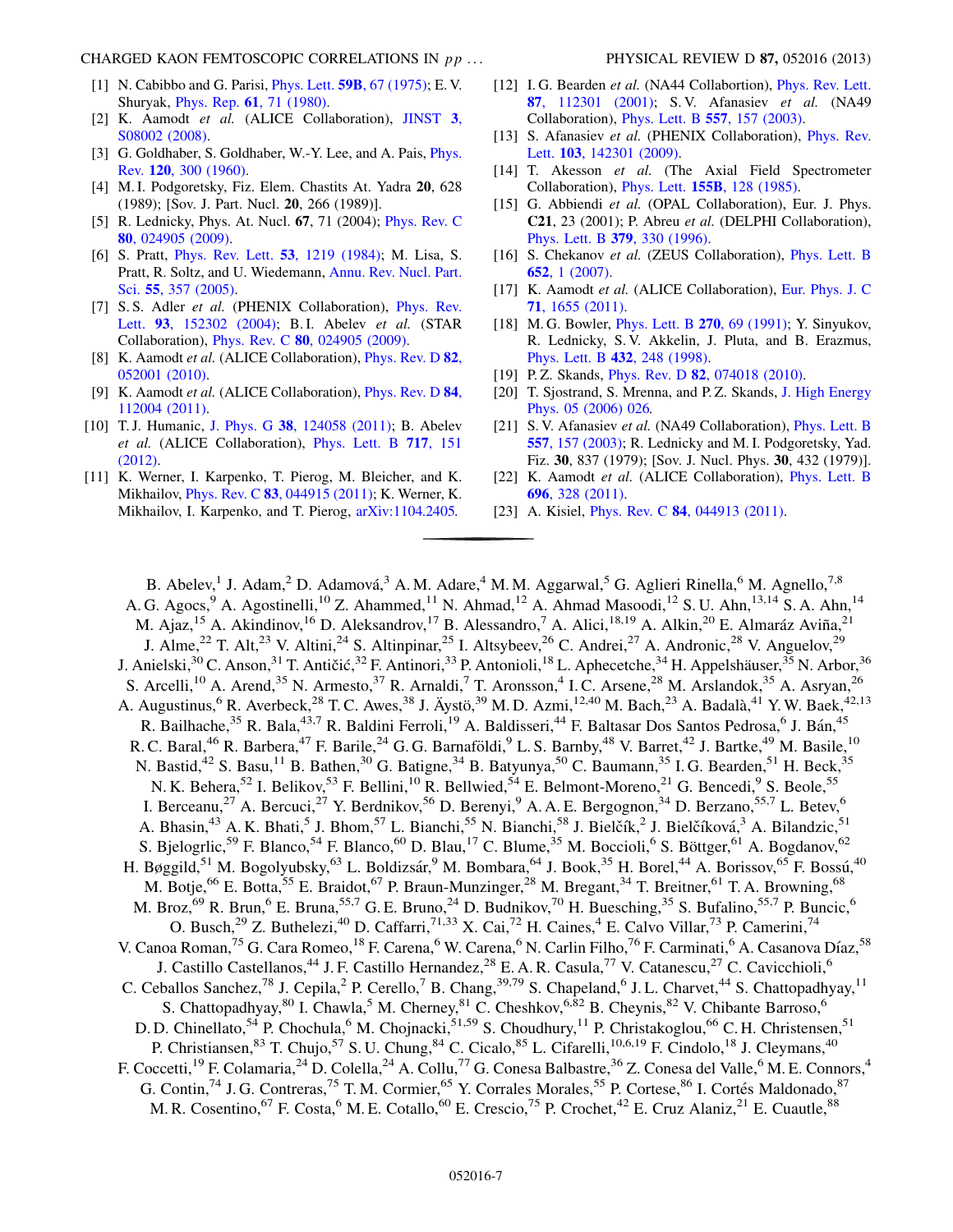L. Cunqueiro,<sup>58</sup> A. Dainese,<sup>71,33</sup> H. H. Dalsgaard,<sup>51</sup> A. Danu,<sup>89</sup> S. Das,<sup>90</sup> I. Das,<sup>91</sup> D. Das,<sup>80</sup> K. Das,<sup>80</sup> A. Dash,<sup>92</sup> S. Dash,<sup>52</sup> S. De,<sup>11</sup> G. O. V. de Barros,<sup>76</sup> A. De Caro,<sup>93,19</sup> G. de Cataldo,<sup>94</sup> J. de Cuveland,<sup>23</sup> A. De Falco,<sup>77</sup> D. De Gruttola,<sup>93</sup> H. Delagrange,<sup>34</sup> A. Deloff,<sup>95</sup> N. De Marco,<sup>7</sup> E. Dénes,<sup>9</sup> S. De Pasquale,<sup>93</sup> A. Deppman,<sup>76</sup> G. D Erasmo,<sup>24</sup> R. de Rooij,<sup>59</sup> M. A. Diaz Corchero,<sup>60</sup> D. Di Bari,<sup>24</sup> T. Dietel,<sup>30</sup> C. Di Giglio,<sup>24</sup> S. Di Liberto,<sup>96</sup> A. Di Mauro, <sup>6</sup> P. Di Nezza, <sup>58</sup> R. Divià, <sup>6</sup> Ø. Djuvsland, <sup>25</sup> A. Dobrin, <sup>65,83</sup> T. Dobrowolski, <sup>95</sup> B. Dönigus, <sup>28</sup> O. Dordic, <sup>97</sup> O. Driga, <sup>34</sup> A. K. Dubey, <sup>11</sup> A. Dubla, <sup>59</sup> L. Ducroux, <sup>82</sup> P. Dupieux, <sup>42</sup> A. K. Dutta Majumdar, <sup>80</sup> M. R. Dutta Majumdar, <sup>11</sup> D. Elia, <sup>94</sup> D. Emschermann, <sup>30</sup> H. Engel, <sup>61</sup> B. Erazmus, <sup>6,34</sup> H. A. Erdal, <sup>22</sup> B. Espagnon, <sup>91</sup> M. Estienne,<sup>34</sup> S. Esumi,<sup>57</sup> D. Evans,<sup>48</sup> G. Eyyubova,<sup>97</sup> D. Fabris,<sup>71,33</sup> J. Faivre,<sup>36</sup> D. Falchieri,<sup>10</sup> A. Fantoni,<sup>58</sup> M. Fasel,<sup>28,29</sup> R. Fearick,<sup>40</sup> D. Fehlker,<sup>25</sup> L. Feldkamp,<sup>30</sup> D. Felea,<sup>89</sup> A. Feliciello,<sup>7</sup> B. Fenton-Olsen,<sup>67</sup> G. Feofilov,<sup>26</sup> A. Fernández Téllez,  $87$  A. Ferretti,<sup>55</sup> A. Festanti,<sup>71</sup> J. Figiel,<sup>49</sup> M. A. S. Figueredo,<sup>76</sup> S. Filchagin,<sup>70</sup> D. Finogeev,<sup>98</sup> F. M. Fionda, <sup>24</sup> E. M. Fiore, <sup>24</sup> E. Floratos, <sup>99</sup> M. Floris, <sup>6</sup> S. Foertsch, <sup>40</sup> P. Foka, <sup>28</sup> S. Fokin, <sup>17</sup> E. Fragiacomo, <sup>100</sup> A. Francescon,<sup>6,71</sup> U. Frankenfeld,<sup>28</sup> U. Fuchs,<sup>6</sup> C. Furget,<sup>36</sup> M. Fusco Girard,<sup>93</sup> J.J. Gaardhøje,<sup>51</sup> M. Gagliardi,<sup>55</sup> A. Gago,<sup>73</sup> M. Gallio,<sup>55</sup> D. R. Gangadharan,<sup>31</sup> P. Ganoti,<sup>38</sup> C. Garabatos,<sup>28</sup> E. Garcia-Solis,<sup>101</sup> I. Garishvili,<sup>1</sup> J. Gerhard,<sup>23</sup> M. Germain,<sup>34</sup> C. Geuna,<sup>44</sup> M. Gheata,<sup>89,6</sup> A. Gheata,<sup>6</sup> P. Ghosh,<sup>11</sup> P. Gianotti,<sup>58</sup> M. R. Girard,<sup>102</sup> P. Giubellino,<sup>6</sup> E. Gladysz-Dziadus,<sup>49</sup> P. Glässel,<sup>29</sup> R. Gomez,<sup>103,75</sup> E. G. Ferreiro,<sup>37</sup> L. H. González-Trueba,<sup>21</sup> P. González-Zamora,<sup>60</sup> S. Gorbunov,<sup>23</sup> A. Goswami,<sup>104</sup> S. Gotovac,<sup>105</sup> L. K. Graczykowski,<sup>102</sup> R. Grajcarek,<sup>29</sup> A. Grelli,<sup>59</sup> C. Grigoras,<sup>6</sup> A. Grigoras,<sup>6</sup> V. Grigoriev,<sup>62</sup> S. Grigoryan,<sup>50</sup> A. Grigoryan,<sup>106</sup> B. Grinyov,<sup>20</sup> N. Grion,<sup>100</sup> P. Gros,<sup>83</sup> J. F. Grosse-Oetringhaus,<sup>6</sup> J.-Y. Grossiord,<sup>82</sup> R. Grosso,<sup>6</sup> F. Guber,<sup>98</sup> R. Guernane,<sup>36</sup> B. Guerzoni,<sup>10</sup> M. Guilbaud,  $82$  K. Gulbrandsen,  $51$  H. Gulkanyan,  $106$  T. Gunji,  $107$  A. Gupta,  $43$  R. Gupta,  $43$  Ø. Haaland,  $25$ C. Hadjidakis, <sup>91</sup> M. Haiduc, <sup>89</sup> H. Hamagaki,<sup>107</sup> G. Hamar, <sup>9</sup> B. H. Han,<sup>108</sup> L. D. Hanratty, <sup>48</sup> A. Hansen, <sup>51</sup> Z. Harmanová-Tóthová,<sup>64</sup> J. W. Harris,<sup>4</sup> M. Hartig,<sup>35</sup> A. Harton,<sup>101</sup> D. Hasegan,<sup>89</sup> D. Hatzifotiadou,<sup>18</sup> S. Hayashi,<sup>107</sup> A. Hayrapetyan,  $6,106$  S. T. Heckel,  $35$  M. Heide,  $30$  H. Helstrup,  $22$  A. Herghelegiu,  $27$  G. Herrera Corral,  $75$ N. Herrmann,<sup>29</sup> B. A. Hess,<sup>109</sup> K. F. Hetland,<sup>22</sup> B. Hicks,<sup>4</sup> B. Hippolyte,<sup>53</sup> Y. Hori,<sup>107</sup> P. Hristov,<sup>6</sup> I. Hřivnáčová,<sup>91</sup> M. Huang,<sup>25</sup> T. J. Humanic,<sup>31</sup> D. S. Hwang,<sup>108</sup> R. Ichou,<sup>42</sup> R. Ilkaev,<sup>70</sup> I. Ilkiv,<sup>95</sup> M. Inaba,<sup>57</sup> E. Incani,<sup>77</sup> G. M. Innocenti,<sup>55</sup> P. G. Innocenti,<sup>6</sup> M. Ippolitov,<sup>17</sup> M. Irfan,<sup>12</sup> C. Ivan,<sup>28</sup> V. Ivanov,<sup>56</sup> A. Ivanov,<sup>26</sup> M. Ivanov,<sup>28</sup> O. Ivanytskyi,<sup>20</sup> A. Jachołkowski,<sup>47</sup> P. M. Jacobs,<sup>67</sup> H. J. Jang,<sup>14</sup> M. A. Janik,<sup>102</sup> R. Janik,<sup>69</sup> P. H. S. Y. Jayarathna,<sup>54</sup> S. Jena,<sup>52</sup> D. M. Jha,<sup>65</sup> R. T. Jimenez Bustamante,<sup>88</sup> P. G. Jones,<sup>48</sup> H. Jung,<sup>13</sup> A. Jusko,<sup>48</sup> A. B. Kaidalov,<sup>16</sup> S. Kalcher,<sup>23</sup> P. Kalin´ak,<sup>45</sup> T. Kalliokoski,<sup>39</sup> A. Kalweit,<sup>110,6</sup> J. H. Kang,<sup>79</sup> V. Kaplin,<sup>62</sup> A. Karasu Uysal,<sup>6,111,112</sup> O. Karavichev,<sup>98</sup> T. Karavicheva,<sup>98</sup> E. Karpechev,<sup>98</sup> A. Kazantsev,<sup>17</sup> U. Kebschull,<sup>61</sup> R. Keidel,<sup>113</sup> M.M. Khan,<sup>12</sup> P. Khan,<sup>80</sup> K. H. Khan,<sup>15</sup> S. A. Khan,<sup>11</sup> A. Khanzadeev,<sup>56</sup> Y. Kharlov,<sup>63</sup> B. Kileng,<sup>22</sup> S. Kim,<sup>108</sup> M. Kim,<sup>79</sup> M. Kim,<sup>13</sup> J. S. Kim,<sup>13</sup> J. H. Kim,<sup>108</sup> D. W. Kim,<sup>13,14</sup> B. Kim,<sup>79</sup> D. J. Kim,<sup>39</sup> T. Kim,<sup>79</sup> S. Kirsch,<sup>23</sup> I. Kisel,<sup>23</sup> S. Kiselev,<sup>16</sup> A. Kisiel,<sup>102</sup> J. L. Klay,<sup>114</sup> J. Klein,<sup>29</sup> C. Klein-Bösing,<sup>30</sup> M. Kliemant,<sup>35</sup> A. Kluge,<sup>6</sup> M. L. Knichel,<sup>28</sup> A. G. Knospe,<sup>115</sup> M. K. Köhler,<sup>28</sup> T. Kollegger,<sup>23</sup> A. Kolojvari,<sup>26</sup> M. Kompaniets,<sup>26</sup> V. Kondratiev,<sup>26</sup> N. Kondratyeva, <sup>62</sup> A. Konevskikh, <sup>98</sup> R. Kour, <sup>48</sup> V. Kovalenko, <sup>26</sup> M. Kowalski, <sup>49</sup> S. Kox, <sup>36</sup> G. Koyithatta Meethaleveedu,<sup>52</sup> J. Kral,<sup>39</sup> I. Králik,<sup>45</sup> F. Kramer,<sup>35</sup> A. Kravčáková,<sup>64</sup> T. Krawutschke,<sup>29,116</sup> M. Krelina,<sup>2</sup> M. Kretz,<sup>23</sup> M. Krivda,<sup>48,45</sup> F. Krizek,<sup>39</sup> M. Krus,<sup>2</sup> E. Kryshen,<sup>56</sup> M. Krzewicki,<sup>28</sup> Y. Kucheriaev,<sup>17</sup> T. Kugathasan,<sup>6</sup> C. Kuhn,<sup>53</sup> P. G. Kuijer,<sup>66</sup> I. Kulakov,<sup>35</sup> J. Kumar,<sup>52</sup> P. Kurashvili,<sup>95</sup> A. B. Kurepin,<sup>98</sup> A. Kurepin,<sup>98</sup> A. Kuryakin, <sup>70</sup> V. Kushpil, <sup>3</sup> S. Kushpil, <sup>3</sup> H. Kvaerno, <sup>97</sup> M. J. Kweon, <sup>29</sup> Y. Kwon, <sup>79</sup> P. Ladrón de Guevara, <sup>88</sup> I. Lakomov, <sup>91</sup> R. Langoy, <sup>25</sup> S. L. La Pointe, <sup>59</sup> C. Lara, <sup>61</sup> A. Lardeux, <sup>34</sup> P. La Rocca, <sup>47</sup> R. Lea, <sup>74</sup> M. Lechman, <sup>6</sup> G. R. Lee,<sup>48</sup> K. S. Lee,<sup>13</sup> S. C. Lee,<sup>13</sup> I. Legrand,<sup>6</sup> J. Lehnert,<sup>35</sup> M. Lenhardt,<sup>28</sup> V. Lenti,<sup>94</sup> H. León,<sup>21</sup> I. León Monzón,<sup>103</sup> H. León Vargas,<sup>35</sup> P. Lévai, <sup>9</sup> S. Li,<sup>72</sup> J. Lien,<sup>25</sup> R. Lietava,<sup>48</sup> S. Lindal,<sup>97</sup> V. Lindenstruth,<sup>23</sup> C. Lippmann,<sup>28,6</sup> M. A. Lisa,<sup>31</sup> H. M. Ljunggren,<sup>83</sup> P. I. Loenne,<sup>25</sup> V. R. Loggins,<sup>65</sup> V. Loginov,<sup>62</sup> D. Lohner,<sup>29</sup> C. Loizides, <sup>67</sup> K. K. Loo,<sup>39</sup> X. Lopez, <sup>42</sup> E. López Torres, <sup>78</sup> G. Løvhøiden, <sup>97</sup> X. -G. Lu, <sup>29</sup> P. Luettig, <sup>35</sup> M. Lunardon, <sup>71</sup> J. Luo,<sup>72</sup> G. Luparello,<sup>59</sup> C. Luzzi,<sup>6</sup> K. Ma,<sup>72</sup> R. Ma,<sup>4</sup> D. M. Madagodahettige-Don,<sup>54</sup> A. Maevskaya,<sup>98</sup> M. Mager,<sup>110,6</sup> D. P. Mahapatra,<sup>46</sup> A. Maire,<sup>29</sup> M. Malaev,<sup>56</sup> I. Maldonado Cervantes,<sup>88</sup> L. Malinina,<sup>50,117</sup> D. Mal'Kevich, <sup>16</sup> P. Malzacher, <sup>28</sup> A. Mamonov, <sup>70</sup> L. Manceau, <sup>7</sup> L. Mangotra, <sup>43</sup> V. Manko, <sup>17</sup> F. Manso, <sup>42</sup> V. Manzari, <sup>94</sup> Y. Mao, <sup>72</sup> M. Marchisone, <sup>42,55</sup> J. Mareš, <sup>118</sup> G. V. Margagliotti, <sup>74,100</sup> A. Margotti, <sup>18</sup> A. Marín, <sup>28</sup> C. Markert, <sup>115</sup> M. Marquard, <sup>35</sup> I. Martashvili, <sup>119</sup> N. A. Martin, <sup>28</sup> P. Martinengo, <sup>6</sup> M. I. Martinez, <sup>87</sup> A. Martínez Davalos,<sup>21</sup> G. Martínez García,<sup>34</sup> Y. Martynov,<sup>20</sup> A. Mas,<sup>34</sup> S. Masciocchi,<sup>28</sup> M. Masera,<sup>55</sup> A. Masoni,<sup>85</sup> L. Massacrier,<sup>34</sup> A. Mastroserio,<sup>24</sup> Z.L. Matthews,<sup>48</sup> A. Matyja,<sup>49,34</sup> C. Mayer,<sup>49</sup> J. Mazer,<sup>119</sup> M. A. Mazzoni,<sup>96</sup> F. Meddi,<sup>120</sup> A. Menchaca-Rocha,<sup>21</sup> J. Mercado Pérez,<sup>29</sup> M. Meres,<sup>69</sup> Y. Miake,<sup>57</sup> K. Mikhailov,<sup>50,16</sup> L. Milano,<sup>55</sup>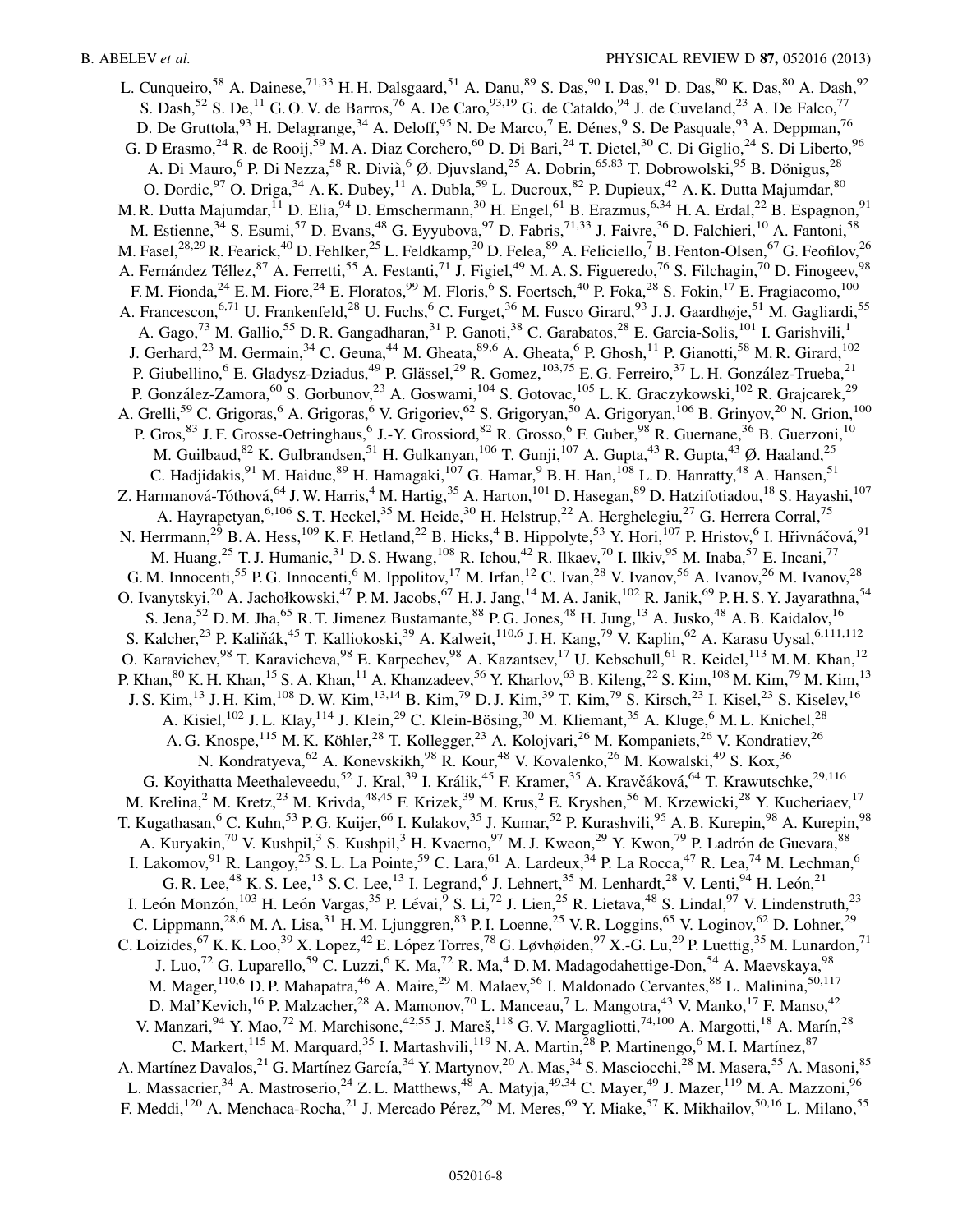J. Milosevic, <sup>97,121</sup> A. Mischke,<sup>59</sup> A. N. Mishra,<sup>104,122</sup> D. Miśkowiec,<sup>28,6</sup> C. Mitu,<sup>89</sup> S. Mizuno,<sup>57</sup> J. Mlynarz,<sup>65</sup> B. Mohanty,<sup>11,123</sup> L. Molnar,<sup>9,6,53</sup> L. Montaño Zetina,<sup>75</sup> M. Monteno,<sup>7</sup> E. Montes,<sup>60</sup> T. Moon,<sup>79</sup> M. Morando,<sup>71</sup> D. A. Moreira De Godoy,<sup>76</sup> S. Moretto,<sup>71</sup> A. Morreale,<sup>39</sup> A. Morsch,<sup>6</sup> V. Muccifora,<sup>58</sup> E. Mudnic,<sup>105</sup> S. Muhuri,<sup>11</sup> M. Mukherjee,<sup>11</sup> H. Müller,<sup>6</sup> M. G. Munhoz,<sup>76</sup> L. Musa,<sup>6</sup> J. Musinsky,<sup>45</sup> A. Musso,<sup>7</sup> B. K. Nandi,<sup>52</sup> R. Nania,<sup>18</sup> E. Nappi, <sup>94</sup> C. Nattrass, <sup>119</sup> S. Navin, <sup>48</sup> T. K. Nayak, <sup>11</sup> S. Nazarenko, <sup>70</sup> A. Nedosekin, <sup>16</sup> M. Nicassio, <sup>24,28</sup> M. Niculescu,  $89,6$  B. S. Nielsen,  $51$  T. Niida,  $57$  S. Nikolaev,  $17$  V. Nikolic,  $32$  S. Nikulin,  $17$  V. Nikulin,  $56$  B. S. Nilsen,  $81$ M. S. Nilsson, <sup>97</sup> F. Noferini, <sup>18,19</sup> P. Nomokonov, <sup>50</sup> G. Nooren, <sup>59</sup> N. Novitzky, <sup>39</sup> A. Nyanin, <sup>17</sup> A. Nyatha, <sup>52</sup> C. Nygaard,<sup>51</sup> J. Nystrand,<sup>25</sup> A. Ochirov,<sup>26</sup> H. Oeschler,<sup>110,6</sup> S. K. Oh,<sup>13</sup> S. Oh,<sup>4</sup> J. Oleniacz,<sup>102</sup> A. C. Oliveira Da Silva,<sup>76</sup> C. Oppedisano,<sup>7</sup> A. Ortiz Velasquez,<sup>83,88</sup> A. Oskarsson,<sup>83</sup> P. Ostrowski,<sup>102</sup> J. Otwinowski,<sup>28</sup> K. Oyama,<sup>29</sup> K. Ozawa,<sup>107</sup> Y. Pachmayer,<sup>29</sup> M. Pachr,<sup>2</sup> F. Padilla,<sup>55</sup> P. Pagano,<sup>93</sup> G. Paić,<sup>88</sup> F. Painke,<sup>23</sup> C. Pajares,<sup>37</sup> S. K. Pal,<sup>11</sup> A. Palaha,<sup>48</sup> A. Palmeri,<sup>41</sup> V. Papikyan,<sup>106</sup> G. S. Pappalardo,<sup>41</sup> W. J. Park,<sup>28</sup> A. Passfeld,<sup>30</sup> D. I. Patalakha,<sup>63</sup> V. Paticchio,<sup>94</sup> B. Paul,<sup>80</sup> A. Pavlinov,<sup>65</sup> T. Pawlak,<sup>102</sup> T. Peitzmann,<sup>59</sup> H. Pereira Da Costa,<sup>44</sup> E. Pereira De Oliveira Filho,<sup>76</sup> D. Peresunko,<sup>17</sup> C. E. Pérez Lara,<sup>66</sup> D. Perini,<sup>6</sup> D. Perrino,<sup>24</sup> W. Peryt,<sup>102</sup> A. Pesci,<sup>18</sup> V. Peskov,<sup>6,88</sup> Y. Pestov,<sup>124</sup> V. Petráček,<sup>2</sup> M. Petran,<sup>2</sup> M. Petris,<sup>27</sup> P. Petrov,<sup>48</sup> M. Petrovici,<sup>27</sup> C. Petta,<sup>47</sup> S. Piano,<sup>100</sup> A. Piccotti,<sup>7</sup> M. Pikna,<sup>69</sup> P. Pillot,<sup>34</sup> O. Pinazza,<sup>6</sup> L. Pinsky,<sup>54</sup> N. Pitz,<sup>35</sup> D. B. Piyarathna,<sup>54</sup> M. Planinic,<sup>32</sup> M. Płoskoń,<sup>67</sup> J. Pluta,<sup>102</sup> T. Pocheptsov,<sup>50</sup> S. Pochybova,<sup>9</sup> P. L. M. Podesta-Lerma,<sup>103</sup> M. G. Poghosyan,<sup>6</sup> K. Polák,<sup>118</sup> B. Polichtchouk,<sup>63</sup> A. Pop,<sup>27</sup> S. Porteboeuf-Houssais,<sup>42</sup> V. Pospíšil,<sup>2</sup> B. Potukuchi,<sup>43</sup> S. K. Prasad, <sup>65</sup> R. Preghenella, <sup>18,19</sup> F. Prino, <sup>7</sup> C. A. Pruneau, <sup>65</sup> I. Pshenichnov, <sup>98</sup> G. Puddu, <sup>77</sup> V. Punin, <sup>70</sup> M. Putiš, <sup>64</sup> J. Putschke,<sup>65</sup> E. Quercigh,<sup>6</sup> H. Qvigstad,<sup>97</sup> A. Rachevski,<sup>100</sup> A. Rademakers,<sup>6</sup> T. S. Räihä,<sup>39</sup> J. Rak,<sup>39</sup> A. Rakotozafindrabe,<sup>44</sup> L. Ramello,<sup>86</sup> A. Ramírez Reyes,<sup>75</sup> R. Raniwala,<sup>104</sup> S. Raniwala,<sup>104</sup> S. S. Räsänen,<sup>39</sup> B. T. Rascanu,<sup>35</sup> D. Rathee,<sup>5</sup> K. F. Read,<sup>119</sup> J. S. Real,<sup>36</sup> K. Redlich,<sup>95,125</sup> R. J. Reed,<sup>4</sup> A. Rehman,<sup>25</sup> P. Reichelt,<sup>35</sup> M. Reicher,<sup>59</sup> R. Renfordt,<sup>35</sup> A. R. Reolon,<sup>58</sup> A. Reshetin,<sup>98</sup> F. Rettig,<sup>23</sup> J.-P. Revol,<sup>6</sup> K. Reygers,<sup>29</sup> L. Riccati,<sup>7</sup> R. A. Ricci,<sup>126</sup> T. Richert,<sup>83</sup> M. Richter,<sup>97</sup> P. Riedler,<sup>6</sup> W. Riegler,<sup>6</sup> F. Riggi,<sup>47,41</sup> M. Rodríguez Cahuantzi,<sup>87</sup> A. Rodriguez Manso, <sup>66</sup> K. Røed, <sup>25,97</sup> D. Rohr, <sup>23</sup> D. Röhrich, <sup>25</sup> R. Romita, <sup>28,127</sup> F. Ronchetti, <sup>58</sup> P. Rosnet, <sup>42</sup> S. Rossegger,  $6$  A. Rossi,  $6.71$  P. Roy,  $80$  C. Roy,  $53$  A. J. Rubio Montero,  $60$  R. Rui,  $74$  R. Russo,  $55$  E. Ryabinkin,<sup>17</sup> A. Rybicki,<sup>49</sup> S. Sadovsky,<sup>63</sup> K. Šafařík,<sup>6</sup> R. Sahoo,<sup>122</sup> P. K. Sahu,<sup>46</sup> J. Saini,<sup>11</sup> H. Sakaguchi,<sup>128</sup> S. Sakai,<sup>67</sup> D. Sakata,<sup>57</sup> C. A. Salgado,<sup>37</sup> J. Salzwedel,<sup>31</sup> S. Sambyal,<sup>43</sup> V. Samsonov,<sup>56</sup> X. Sanchez Castro,<sup>53</sup> L. Šándor,<sup>45</sup> A. Sandoval,<sup>21</sup> M. Sano,<sup>57</sup> G. Santagati,<sup>47</sup> R. Santoro,<sup>6,19</sup> J. Sarkamo,<sup>39</sup> E. Scapparone,<sup>18</sup> F. Scarlassara,<sup>71</sup> R. P. Scharenberg,<sup>68</sup> C. Schiaua,<sup>27</sup> R. Schicker,<sup>29</sup> H. R. Schmidt,<sup>109</sup> C. Schmidt,<sup>28</sup> S. Schuchmann,<sup>35</sup> J. Schukraft,<sup>6</sup> T. Schuster,<sup>4</sup> Y. Schutz,<sup>6,34</sup> K. Schwarz,<sup>28</sup> K. Schweda,<sup>28</sup> G. Scioli,<sup>10</sup> E. Scomparin,<sup>7</sup> P. A. Scott,<sup>48</sup> R. Scott,<sup>119</sup> G. Segato,<sup>71</sup> I. Selyuzhenkov,<sup>28</sup> S. Senyukov,<sup>53</sup> J. Seo,<sup>84</sup> S. Serci,<sup>77</sup> E. Serradilla,<sup>60,21</sup> A. Sevcenco,<sup>89</sup> A. Shabetai,<sup>34</sup> G. Shabratova,<sup>50</sup> R. Shahoyan,<sup>6</sup> S. Sharma,<sup>43</sup> N. Sharma,<sup>5,119</sup> S. Rohni,<sup>43</sup> K. Shigaki,<sup>128</sup> K. Shtejer,<sup>78</sup> Y. Sibiriak,<sup>17</sup> E. Sicking,<sup>30</sup> S. Siddhanta,<sup>85</sup> T. Siemiarczuk,<sup>95</sup> D. Silvermyr,<sup>38</sup> C. Silvestre,<sup>36</sup> G. Simatovic,<sup>88,32</sup> G. Simonetti,<sup>6</sup> R. Singaraju,<sup>11</sup> R. Singh,<sup>43</sup> S. Singha,<sup>11,123</sup> V. Singhal,<sup>11</sup> T. Sinha,<sup>80</sup> B. C. Sinha,<sup>11</sup> B. Sitar,<sup>69</sup> M. Sitta,<sup>86</sup> T. B. Skaali, <sup>97</sup> K. Skjerdal, <sup>25</sup> R. Smakal, <sup>2</sup> N. Smirnov, <sup>4</sup> R. J. M. Snellings, <sup>59</sup> C. Søgaard, <sup>51,83</sup> R. Soltz, <sup>1</sup> H. Son, <sup>108</sup> M. Song,<sup>79</sup> J. Song,<sup>84</sup> C. Soos,<sup>6</sup> F. Soramel,<sup>71</sup> I. Sputowska,<sup>49</sup> M. Spyropoulou-Stassinaki,<sup>99</sup> B. K. Srivastava,<sup>68</sup> J. Stachel,<sup>29</sup> I. Stan,<sup>89</sup> G. Stefanek,<sup>95</sup> M. Steinpreis,<sup>31</sup> E. Stenlund,<sup>83</sup> G. Steyn,<sup>40</sup> J. H. Stiller,<sup>29</sup> D. Stocco,<sup>34</sup> M. Stolpovskiy, <sup>63</sup> P. Strmen, <sup>69</sup> A. A. P. Suaide, <sup>76</sup> M. A. Subieta Vásquez, <sup>55</sup> T. Sugitate, <sup>128</sup> C. Suire, <sup>91</sup> R. Sultanov, <sup>16</sup> M. Šumbera,<sup>3</sup> T. Susa,<sup>32</sup> T. J. M. Symons,<sup>67</sup> A. Szanto de Toledo,<sup>76</sup> I. Szarka,<sup>69</sup> A. Szczepankiewicz,<sup>49,6</sup> A. Szostak,<sup>25</sup> M. Szymański,<sup>102</sup> J. Takahashi,<sup>92</sup> J. D. Tapia Takaki,<sup>91</sup> A. Tarantola Peloni,<sup>35</sup> A. Tarazona Martinez,<sup>6</sup> A. Tauro,<sup>6</sup> G. Tejeda Muñoz, <sup>87</sup> A. Telesca, <sup>6</sup> C. Terrevoli, <sup>24</sup> J. Thäder, <sup>28</sup> D. Thomas, <sup>59</sup> R. Tieulent, <sup>82</sup> A. R. Timmins, <sup>54</sup> D. Tlusty, <sup>2</sup> A. Toia,<sup>23,71,33</sup> H. Torii,<sup>107</sup> L. Toscano, <sup>7</sup> V. Trubnikov, <sup>20</sup> D. Truesdale, <sup>31</sup> W. H. Trzaska, <sup>39</sup> T. Tsuji,<sup>107</sup> A. Tumkin,<sup>70</sup> R. Turrisi,<sup>33</sup> T. S. Tveter,<sup>97</sup> J. Ulery,<sup>35</sup> K. Ullaland,<sup>25</sup> J. Ulrich,<sup>129,61</sup> A. Uras,<sup>82</sup> J. Urbán,<sup>64</sup> G. M. Urciuoli,  $96$  G. L. Usai,  $77$  M. Vajzer,  $2.3$  M. Vala,  $50.45$  L. Valencia Palomo,  $91$  S. Vallero,  $29$  P. Vande Vyvre,  $6$ M. van Leeuwen,<sup>59</sup> L. Vannucci,<sup>126</sup> A. Vargas,<sup>87</sup> R. Varma,<sup>52</sup> M. Vasileiou,<sup>99</sup> A. Vasiliev,<sup>17</sup> V. Vechernin,<sup>26</sup> M. Veldhoen,<sup>59</sup> M. Venaruzzo,<sup>74</sup> E. Vercellin,<sup>55</sup> S. Vergara,<sup>87</sup> R. Vernet,<sup>130</sup> M. Verweij,<sup>59</sup> L. Vickovic,<sup>105</sup> G. Viesti,<sup>71</sup> Z. Vilakazi,  $^{40}$  O. Villalobos Baillie,  $^{48}$  Y. Vinogradov,  $^{70}$  L. Vinogradov,  $^{26}$  A. Vinogradov,  $^{17}$  T. Virgili,  $^{93}$  Y. P. Viyogi,  $^{11}$ A. Vodopyanov,<sup>50</sup> K. Voloshin,<sup>16</sup> S. Voloshin,<sup>65</sup> G. Volpe,<sup>6</sup> B. von Haller,<sup>6</sup> I. Vorobyev,<sup>26</sup> D. Vranic,<sup>28</sup> J. Vrláková,<sup>64</sup> B. Vulpescu,<sup>42</sup> A. Vyushin,<sup>70</sup> V. Wagner,<sup>2</sup> B. Wagner,<sup>25</sup> R. Wan,<sup>72</sup> D. Wang,<sup>72</sup> M. Wang,<sup>72</sup> Y. Wang,<sup>72</sup> Y. Wang,<sup>29</sup> K. Watanabe,<sup>57</sup> M. Weber,<sup>54</sup> J. P. Wessels,<sup>6,30</sup> U. Westerhoff,<sup>30</sup> J. Wiechula,<sup>109</sup> J. Wikne,<sup>97</sup> M. Wilde,<sup>30</sup> A. Wilk,<sup>30</sup> G. Wilk, <sup>95</sup> M. C. S. Williams, <sup>18</sup> B. Windelband, <sup>29</sup> L. Xaplanteris Karampatsos, <sup>115</sup> C. G. Yaldo, <sup>65</sup> Y. Yamaguchi, <sup>107</sup>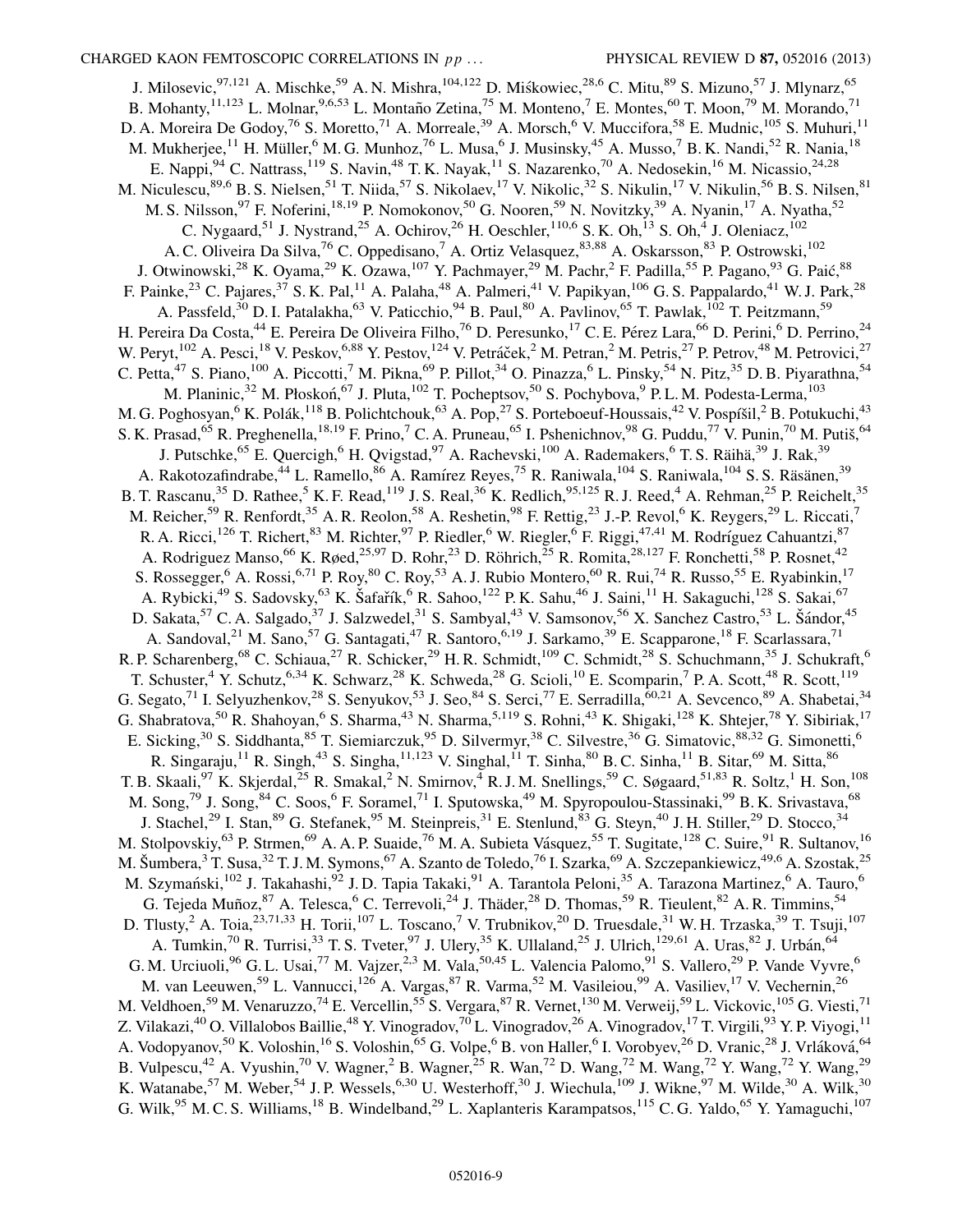H. Yang,<sup>44,59</sup> S. Yang,<sup>25</sup> S. Yasnopolskiy,<sup>17</sup> J. Yi,<sup>84</sup> Z. Yin,<sup>72</sup> I.-K. Yoo,<sup>84</sup> J. Yoon,<sup>79</sup> W. Yu,<sup>35</sup> X. Yuan,<sup>72</sup>

I. Yushmanov,<sup>17</sup> V. Zaccolo,<sup>51</sup> C. Zach,<sup>2</sup> C. Zampolli,<sup>18</sup> S. Zaporozhets,<sup>50</sup> A. Zarochentsev,<sup>26</sup> P. Závada,<sup>118</sup>

N. Zaviyalov,<sup>70</sup> H. Zbroszczyk,<sup>102</sup> P. Zelnicek,<sup>61</sup> I. S. Zgura,<sup>89</sup> M. Zhalov,<sup>56</sup> H. Zhang,<sup>72</sup> X. Zhang,<sup>42,72</sup> D. Zhou,<sup>72</sup>

Y. Zhou,<sup>59</sup> F. Zhou,<sup>72</sup> J. Zhu,<sup>72</sup> H. Zhu,<sup>72</sup> J. Zhu,<sup>72</sup> X. Zhu,<sup>72</sup> A. Zichichi,<sup>10,19</sup> A. Zimmermann,<sup>29</sup> G. Zinovjev,<sup>20</sup>

Y. Zoccarato,  $82$  M. Zynovyev,  $20$  and M. Zyzak $35$ 

(ALICE Collaboration)

 ${}^{1}$ Lawrence Livermore National Laboratory, Livermore, California, USA <sup>1</sup>Lawrence Livermore National Laboratory, Livermore, California, USA<br><sup>2</sup>Eaculty of Nuclear Sciences and Physical Engineering, Czech Technical University in Prague

Faculty of Nuclear Sciences and Physical Engineering, Czech Technical University in Prague, Prague, Czech Republic<br><sup>3</sup>Nuclear Physics Institute, Academy of Sciences of the Czech Republic Peă u Prahy Czech Republic

Nuclear Detences and *Flysted Duplic Seconds* Connection, Capacity and The Czech Republic, Rež u Prahy, Czech Republic Academy of Sciences of the Czech Republic, Rež u Prahy, Czech Republic 4 Vale University, New Haven, Co

<sup>4</sup>Yale University, New Haven, Connecticut, USA

 $5$ Physics Department, Panjab University, Chandigarh, India

<sup>6</sup>European Organization for Nuclear Research (CERN), Geneva, Switzerland <sup>7</sup>Sezione INFN, Turin, Italy

<sup>8</sup>Politecnico di Torino, Turin, Italy

<sup>8</sup>Politecnico di Torino, Turin, Italy<br><sup>9</sup>Wigner Research Centre for Physics, Hungarian Academy of Sciences, Budapest, Hungary

<sup>10</sup>Dipartimento di Fisica e Astronomia dell'Università and Sezione INFN, Bologna, Italy <sup>11</sup>Variable Energy Cyclotron Centre, Kolkata, India <sup>12</sup>Department of Physics Aligarh Muslim University, Aligarh, India <sup>13</sup>Gangneu

 $14$ Korea Institute of Science and Technology Information, Daejeon, South Korea

<sup>15</sup>COMSATS Institute of Information Technology (CIIT), Islamabad, Pakistan <sup>16</sup>Institute for Theoretical and Experimental Physics, Moscow, Russia<br><sup>17</sup>Russian Research Centre Kurchatov Institute, Moscow, Russia

<sup>18</sup>Sezione INFN, Bologna, Italy<br><sup>19</sup>Centro Fermi - Museo Storico della Fisica e Centro Studi e Ricerche "Enrico Fermi," Rome, Italy<br><sup>20</sup>Bogolyubov Institute for Theoretical Physics, Kiev, Ukraine<br><sup>21</sup>Instituto de Física,

<sup>26</sup>V. Fock Institute for Physics, St. Petersburg State University, St. Petersburg, Russia

<sup>27</sup>National Institute for Physics and Nuclear Engineering, Bucharest, Romania<br><sup>28</sup>Research Division and ExtreMe Matter Institute EMMI, GSI Helmholtzzentrum für Schwerionenforschung, Darmstadt, Germany<br><sup>29</sup>Physikalisches

Institut Polytechnique de Grenoble, Grenoble, France<br><sup>37</sup>Departamento de Física de Partículas and IGFAE, Universidad de Santiago de Compostela, Santiago de Compostela, Spain<br><sup>38</sup>Oak Ridge National Laboratory, Oak Ridge, T

Clermont-Ferrand, France<br><sup>43</sup>Physics Department, University of Jammu, Jammu, India<br><sup>44</sup>Commissariat à l'Energie Atomique, IRFU, Saclay, France<br><sup>45</sup>Institute of Experimental Physics, Slovak Academy of Sciences, Košice, Slov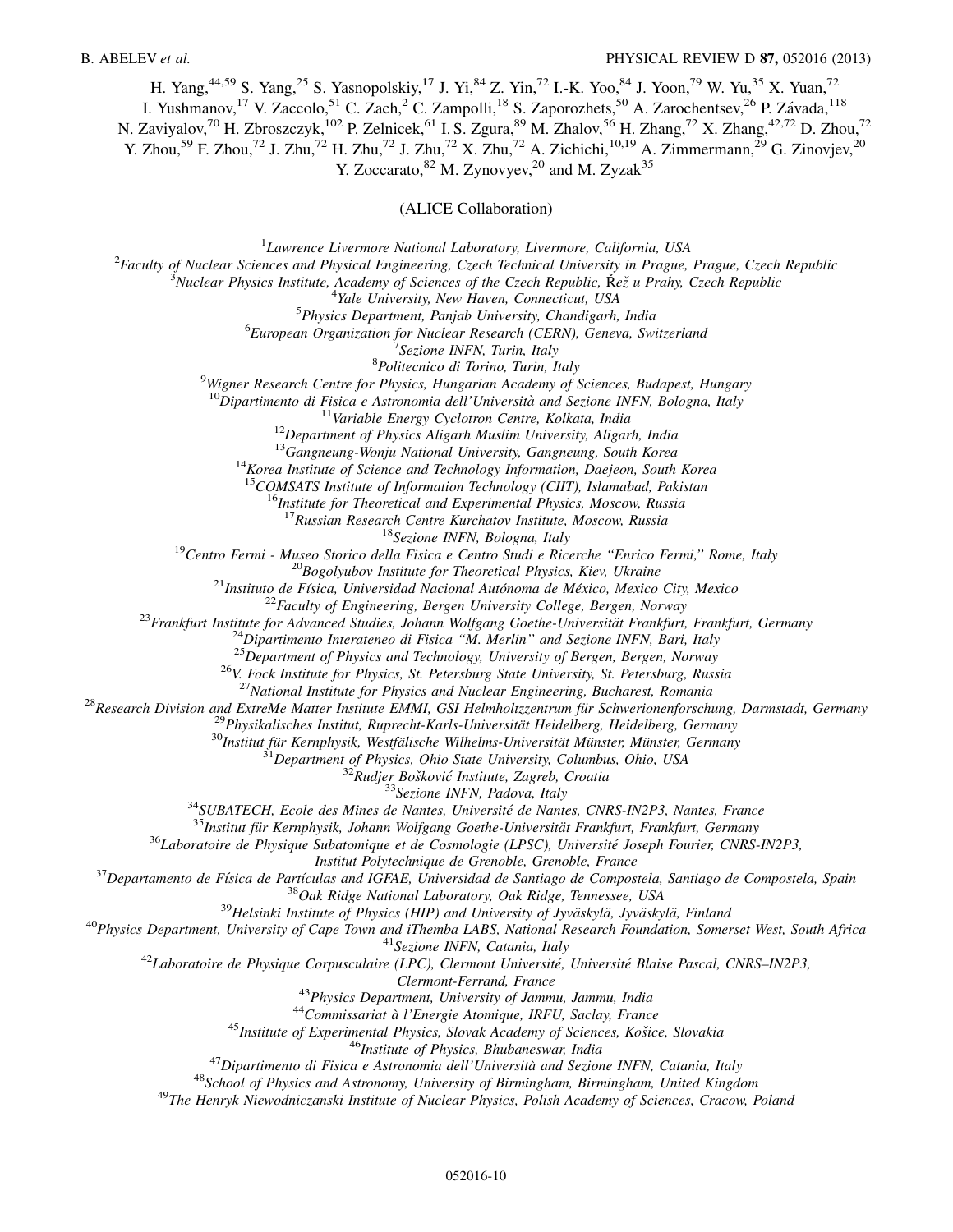$\begin{array}{r} \text{^{50}} \text{Joint Institute for Nuclear Research (JINR), Dubna, Russia} \\ \text{^{51}} \text{Niels Bohr Institute, University of Copenhagen, Copenhagen, Denmark} \\ \text{^{52}} \text{Mields Bohr Institute of Technology Bombagn, Copenhagen, Denmark} \\ \text{^{53}} \text{Institut Pluridisciplinaire Hubert Curien (IPRC), University of Houston, Texas, USA} \\ \text{^{54}} \text{University of Houston, Houston, Texas, USA} \\ \text{^{55}} \text{Dipartimento di Fisica dell'Università and Sezione INFN, Turin, Italy} \\ \text{^{56}} \text{Petersburg Nuclear Physics Institute, Gachina, Russia} \\ \text{^{57}} \text{University of Fuskuba, Ts$ 

<sup>63</sup>Institute for High Energy Physics, Protvino, Russia<br><sup>64</sup>Faculty of Science, P.J. Šafárik University, Košice, Slovakia<br><sup>65</sup>Wayne State University, Detroit, Michigan, USA<br><sup>66</sup>Nikhef, National Institute for Subatomic Phy

<sup>67</sup>Lawrence Berkeley National Laboratory, Berkeley, California, USA<br>
<sup>67</sup>Lawrence Berkeley National Laboratory, Berkeley, California, USA<br>
<sup>68</sup>Paculty of Mathematics, Physics and Informatics, Comenius University, Bratis

<sup>87</sup> Benemérita Universidad National de Puebla, Puebla, Mexico<br>
<sup>87</sup> Benemérita Universidad National de Puebla, Puebla, Mexico<br>
<sup>90</sup> Bose Institute (Department of Physics and Centre for Astroparticle Physics and Squee Scie

 $109$ Eberhard Karls Universität Tübingen, Tübingen, Germany